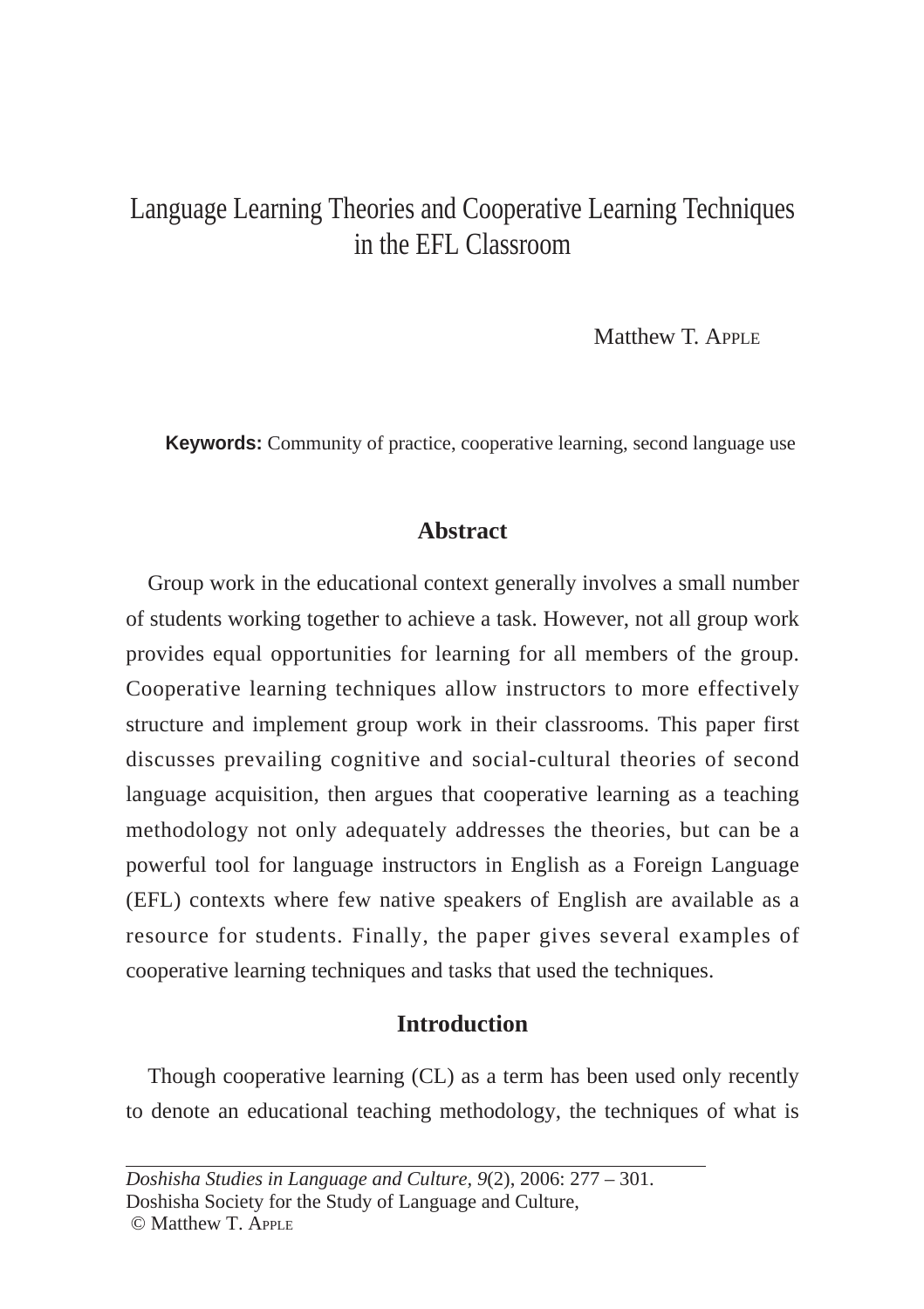now called cooperative learning have been used in classrooms and have been researched extensively for thirty years or more. In his well-known book about cooperative learning, Slavin (1995) listed over 90 experimental studies about cooperative learning. He concluded that the reason cooperative learning succeeds as an educational methodology is its use of convergent tasks: Group goals based on the individual responsibility of all group members leads to increased learning achievement, regardless of subject or proficiency level of students involved (see Figure 1). For educational instructors, the most important result of the voluminous research into CL is that

…it is possible to create conditions leading to positive achievement outcomes by directly teaching students structured methods of working together with each other (especially in pairs) or teaching them learning strategies closely related to the instructional objectives (especially for reading comprehension skills). (Slavin, 1995, p. 45)



(Based on Slavin, 1995, p. 45)



For English as a Foreign Language (EFL) instructors, a main concern of using CL techniques is whether the techniques will work with students of varying language proficiencies in large class sizes. To examine the usefulness and practicality of CL techniques in the EFL classroom, this paper will first discuss the underlying principles of cooperative learning in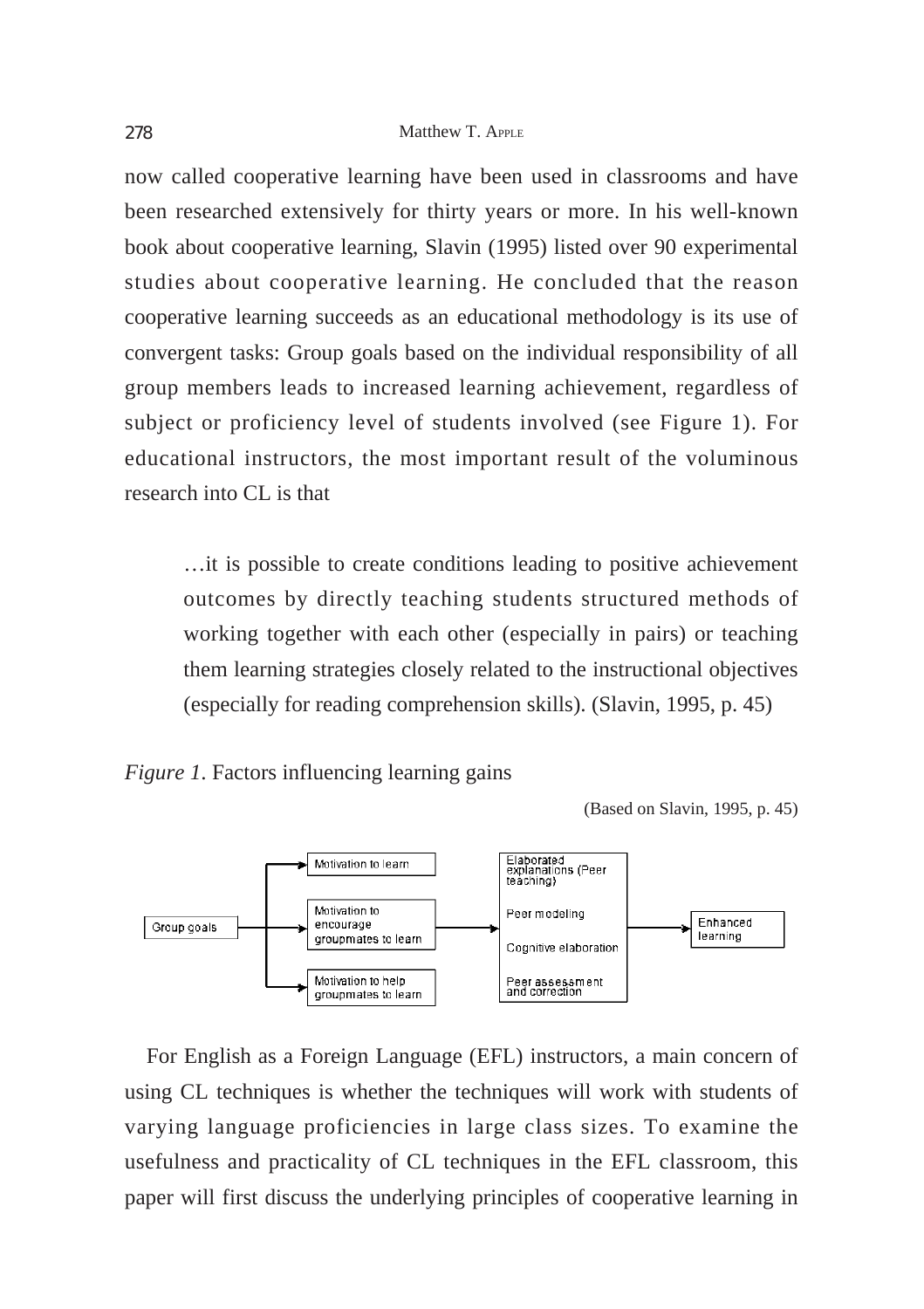educational contexts in general. Then, some of the main language learning theories, both cognitive and social-cultural, will be outlined and CL as a philosophy will be located within a theoretical framework. Finally, basic patterns and tasks using CL techniques in the EFL classroom will be presented and discussed.

# **Basic Principles of Cooperative Learning**

According to Deci and Ryan (1985), all human beings have three basic needs: relatedness, competence, and autonomy. Cooperative learning principles stem from this primarily psychological standpoint: Because all students are humans, teachers can use cooperative learning teaching methodologies to help students satisfy the three needs of relatedness, competence, and autonomy in the classroom. Teachers who do so will be able to create a more effective environment for learning and thus can help students reach their learning potential. The eight basic principles of collaborative learning in the classroom (Jacobs, Power, & Loh, 2002) are:

- 1 Cooperation as a value
- 2 Heterogeneous grouping
- 3 Positive interdependence
- 4 Individual accountability
- 5 Simultaneous interaction
- 6 Equal participation
- 7 Collaborative skills
- 8 Group autonomy

The first of these principles ("Cooperation as a value") is fairly selfexplanatory: Cooperation is highly valued in the workplace, the community, and society in general, and thus is a value teachers should aim to instill in their students. The second principle of "Heterogeneous grouping" derives from the basic idea that situations in which individuals are different in skill level, interest, motivation, experience, and family background lead to more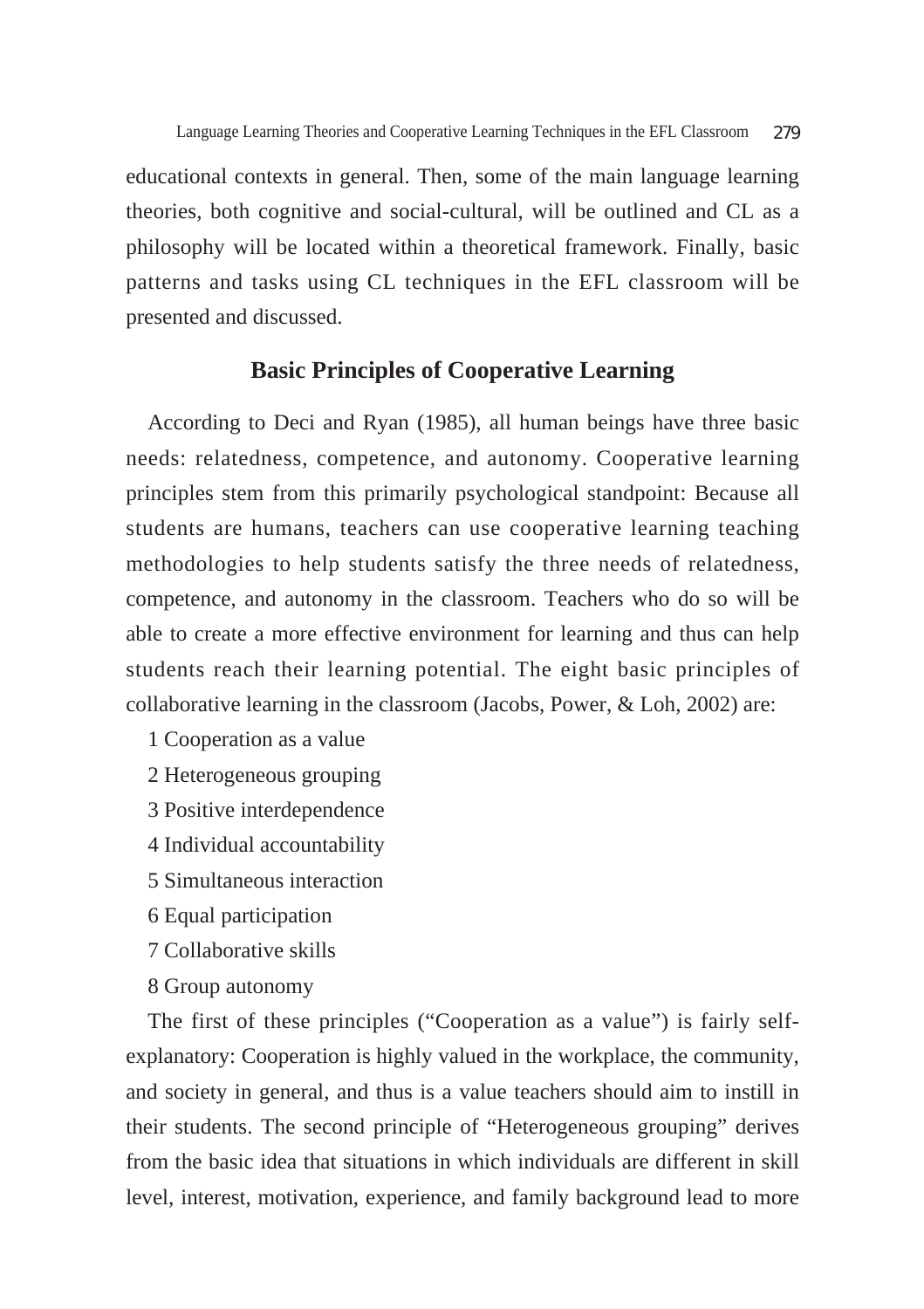learning opportunities during cooperative activities. Simply put, if a student of English has the same overall language ability, background, and interests as his or her classmates, learning is far less likely to occur than if the students have different abilities and do not share an identical worldview.

"Positive interdependence" and "Individual accountability" are related principles. Students who work together effectively will find that they need each other to complete the assignments or tasks in class; however, if one or more members of the group does not do as much as other members—a common group phenomenon known as "social loafing"—the group harmony may suffer a serious breakdown, inhibiting learning and spreading dissent and negative feelings. Good cooperative learning techniques ensure that each member of the group is responsible for a certain amount of work, while at the same time encouraging a group sense of "all for one, one for  $all$ ."

Other principles such as "simultaneous interaction" and "equal participation" are similarly related to the concept of individual accountability. Each member in the group must equally participate, regardless of perceived ability or social status. A group leader should not be allowed to create a mini-monarchy or dictatorship within the group; "collaborative skills" cannot be gained if only one or two members of a group are in charge or are doing most of the work. Finally, groups need to have a certain degree of autonomy ("group autonomy") within the overall classroom environment.

CL activities that follow these eight principles will promote learner autonomy and personal responsibility for language learning by allowing individual learner choices and decisions during the learning process. In fact, this emphasis on the learning process rather than the product alone is the hallmark of CL language learning. By encouraging a sense of learner autonomy, CL also increases learner motivation and promotes harmonious group dynamics, lowering classroom anxiety and facilitating interaction in the classroom as well as an individual sense of self-competence and self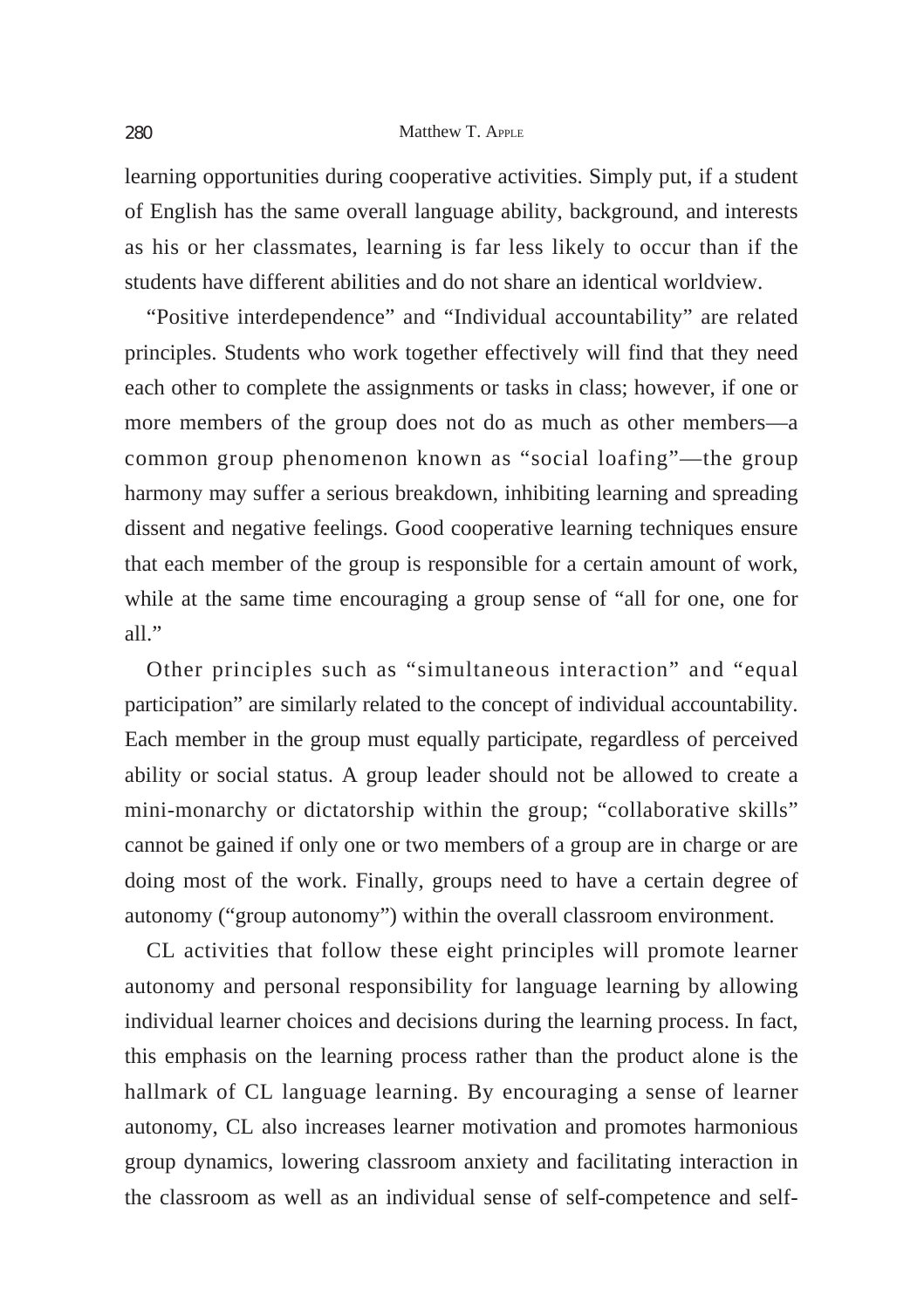worth (Ushioda, 2003). Language Learning Theories and Cooperative Learning Techniques in the EFL Classroom 281

# **Theories of Language and Cooperative Learning**

### *Cognitive SLA theories*

Several theories of language learning inform cooperative learning techniques. One of the earliest language theories in second language acquisition (SLA) is the concept of interlanguage (Selinker, 1972). Interlanguage is described as the learner's perception or approximation of the target language; in fact, some researchers argue that second language learners may never completely reach the target language and remain perpetually in the interlanguage stage. However, increased exposure to input from the target language can help students revise their approximations of the language and modify their interlanguage to a more target-like language state. Through constant modification and adjustments to interlanguage, students can eventually reach a near-native language state, in which the interlanguage is virtually the same as that of a native speaker of the second language (L2). This achievement of near-native interlanguage is seen as a primary goal of L2 education by many cognitive SLA theorists.

A great deal of mainstream cognitive SLA research has tried to discover ways in which students can modify their interlanguage. Since the SLA field first started, a seemingly endless series of theories have been proposed to explain how second language learners can become proficient. Krashen's Comprehensible Input Hypothesis (1982), Long's Interaction Hypothesis (1983), Swain's Output Hypothesis (1985), and Schmidt's Noticing Hypothesis (1990) are the most well known theories of cognitive second language acquisition (Mitchell & Myles, 2004). Among these, Krashen's Input Hypothesis has attracted the most interest, as well as the most detractors. Krashen (1985) theorized that all human beings have direct access to Universal Grammar, to which Chomsky (1965) argued all native children but no adults can access. Krashen contended that even adults have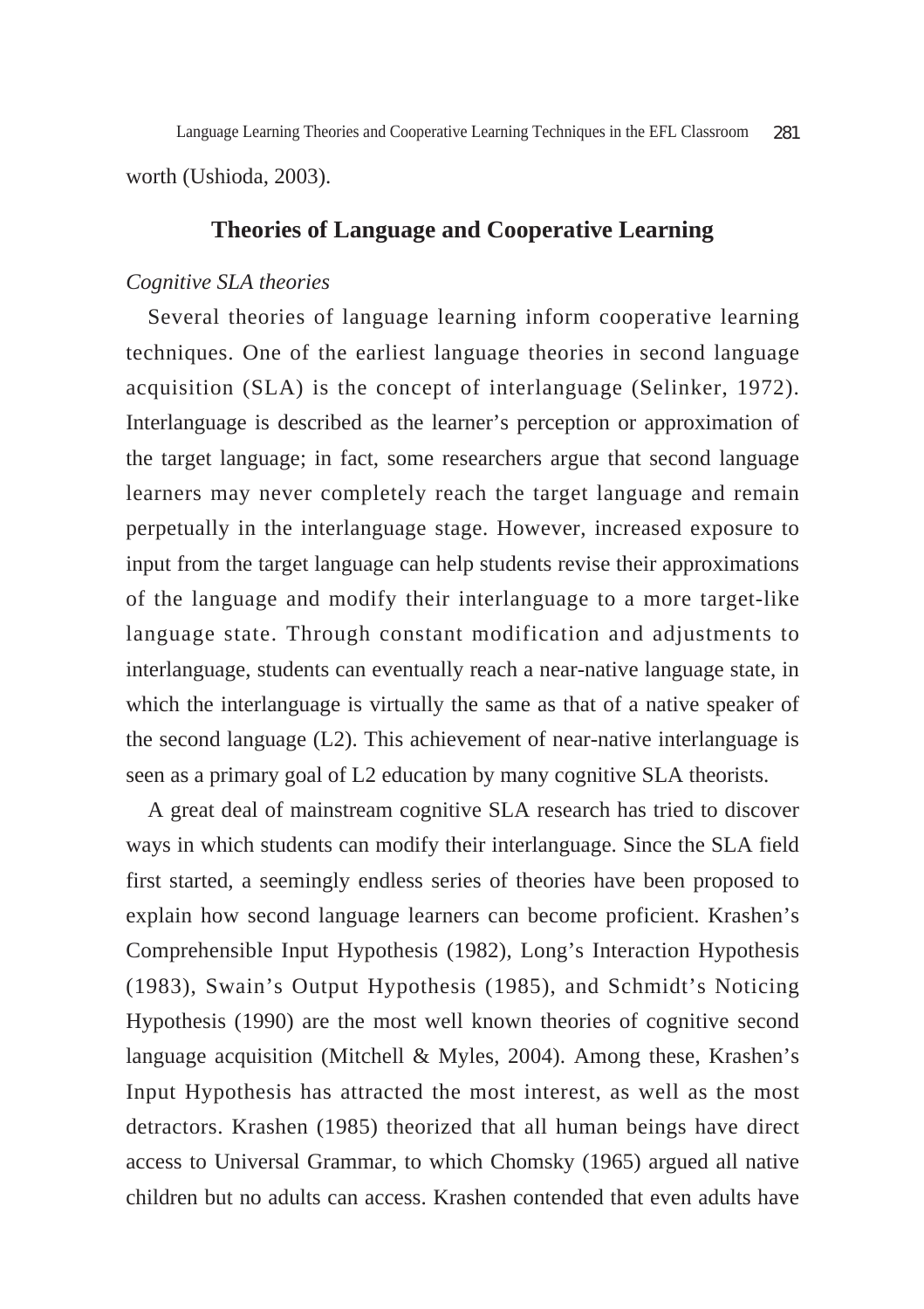#### 282 Matthew T. APPLE

full access to UG; however, various affective factors such as motivation and anxiety prevent adults from absorbing comprehensible input in the second language. When input is just a little higher than the learner's current language proficiency level and is available in a sufficient amount, language learning will happen automatically. This concept was famously represented by the expression *i*+1, with "*i*" meaning the learner's current level of comprehension and the plus one representing the newly comprehended and acquired input. According to Krashen, because of the learner's access to UG, grammar will be acquired naturally. Speaking will also be acquired in the process of a natural growth in competence and confidence from understanding the target language. Krashen's theories on second language teaching were popularized in his book, *The natural approach* (Krashen, 1985) and reached their apex in language teaching during the mid-1980s.

However, there are many problems with Krashen's "i+1" hypothesis. First, Krashen never provided any solid evidence that the Input Hypothesis works. Despite the plethora of papers he co-authored concerning reading and language acquisition, Krashen himself has never addressed reasons why only a small number of adults have mastered a second language compared to the relatively large number of children who have. Second, many teachers and learners alike instinctively grasp what cognitive psychologists have discovered in almost literally thousands of studies: Practice is the only sure way to develop productive, fluent abilities in any human activity, language or otherwise. Merely watching a tennis match repeatedly will not make one a good tennis player; likewise, merely listening or reading English will not make one a good speaker or writer of English. Krashen has repeatedly denied that language output or production has any place in language learning (for a more in-depth analysis of the role of output in language learning, see Izumi, 2003). Finally, Krashen has not explained how input is made comprehensible by second language learners. Since presumably all learners (unless starting from no knowledge of the target language) have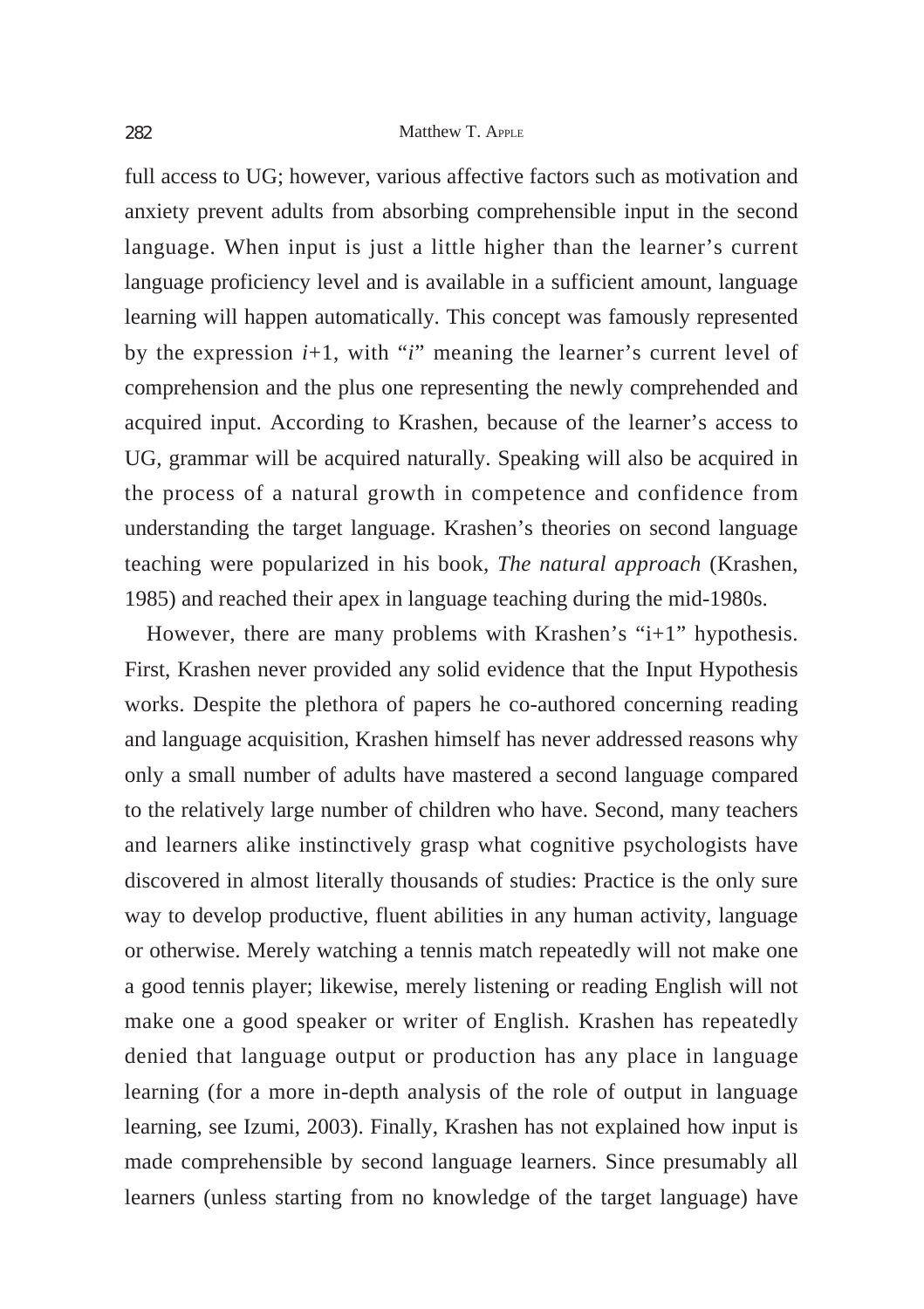different levels of comprehension, it stands to reason that the input available to them occurs at different levels of comprehensibility. Krashen has so far provided no explanation for how "i+1" works.

In an attempt to explain how native speakers can modify input in order to make it comprehensible for non-native speakers, Long (1983) proposed his Interaction Hypothesis. Since the proposal of this hypothesis, enormous efforts have been spent researching how non-native speakers of a second language "repair" breakdowns in communication with native speakers. This conversational repair is called "negotiation of meaning," (Long, 1985; Pica, Young, & Doughty, 1987), which is further described by the speakers' use of repetition, confirmation checks ("I do this?"), comprehension checks ("So, this means…?"), and clarification requests ("Does this mean…?").

### *Social-cultural theories (SCT)*

While cognitive theories of second language acquisition focus on the individual learner's internal cognitive processing of input, social-cultural theories place the individual within the larger social or communal context. Social-cultural theories (SCT) in educational practice stem largely from the writings of Soviet-Era psychologist Lev Vygotsky, who theorized that all learning takes place as a result of social interaction, giving rise to the concept of "social constructivism." One of Vygotsky's most famous concepts is the Zone of Proximal Development (ZPD), which is the limit to which someone can learn new information with the assistance of someone else. Who this "someone else" is could be an expert such as a teacher or a fellow learner at the same level or slightly higher level of competence than the learner. This more competent peer acts as a mediator between the student and the knowledge the student is trying to understand and assists the learner in reaching goals not attainable by the learner alone. Thus, the ZPD "defines those functions that have not yet matured but are in the process of maturation, functions that will mature tomorrow but are currently in an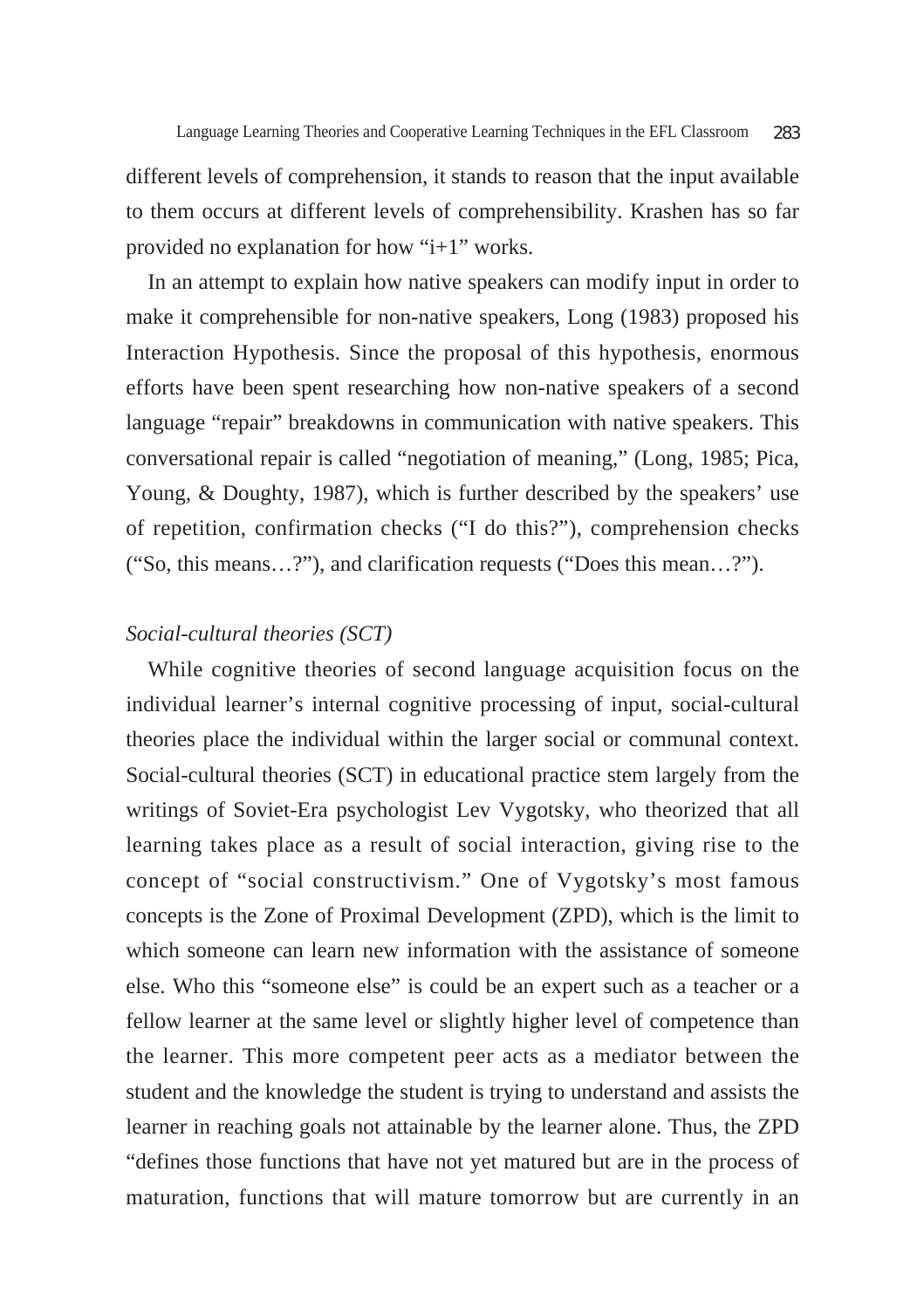embryonic state" (Vygotsky, 1978, p. 86).

ZPD characterizes the student as someone who has two levels of learning potential: one potential that is reachable alone (the "intramental plane"), and one that is only reachable with the assistance of others (the "intermental plane"). Through the sharing or "scaffolding" of knowledge from fellow classmates, rather than the rote copying and regurgitating of knowledge, students can reach their ZPD potential for learning. This use of "collaborative dialogue" places more emphasis on the process of learning, rather than seeing the product as a means in itself. Students can learn how to become "engaged in problem-solving and knowledge building," (Swain, 2002, p. 102), which in turn will allow them to teach each other (for a recent discussion of Vygotsky's ideas and SLA, see Lantolf, 2006).

Recently, the attention of language teachers has been drawn to the work of one of Vygotsky's colleagues, Leontiev, whose idea of Activity Theory distinguishes a "task," seen as a "blueprint" with a specific goal, from an "activity." Because individuals will naturally interpret tasks subjectively, they may have individual goals which do not match those of their mediators (peers or experts); thus, an activity is regarded as a complex interaction of individual learner motives, the educational context, the process of interaction, and the outcomes (Ushioda, 2004). By challenging the concept of task as a "unitary fixed concept," Activity Theory also "provides for an interpretative framework where learner perspective in regard to motive can more finely analyzed in relation to processes and outcomes" (Parks, 2000, p. 66). For the language instructor, this means that the goals of students need to be carefully considered when designing classroom tasks: Students may focus on the social meaning embodied in the task in an attempt to find connections with their previous knowledge and experiences, whereas the instructor may focus on the language forms and specific vocabulary items for examination purposes. Activity Theory suggests that activities that address both learner and instructor viewpoints will be most effective.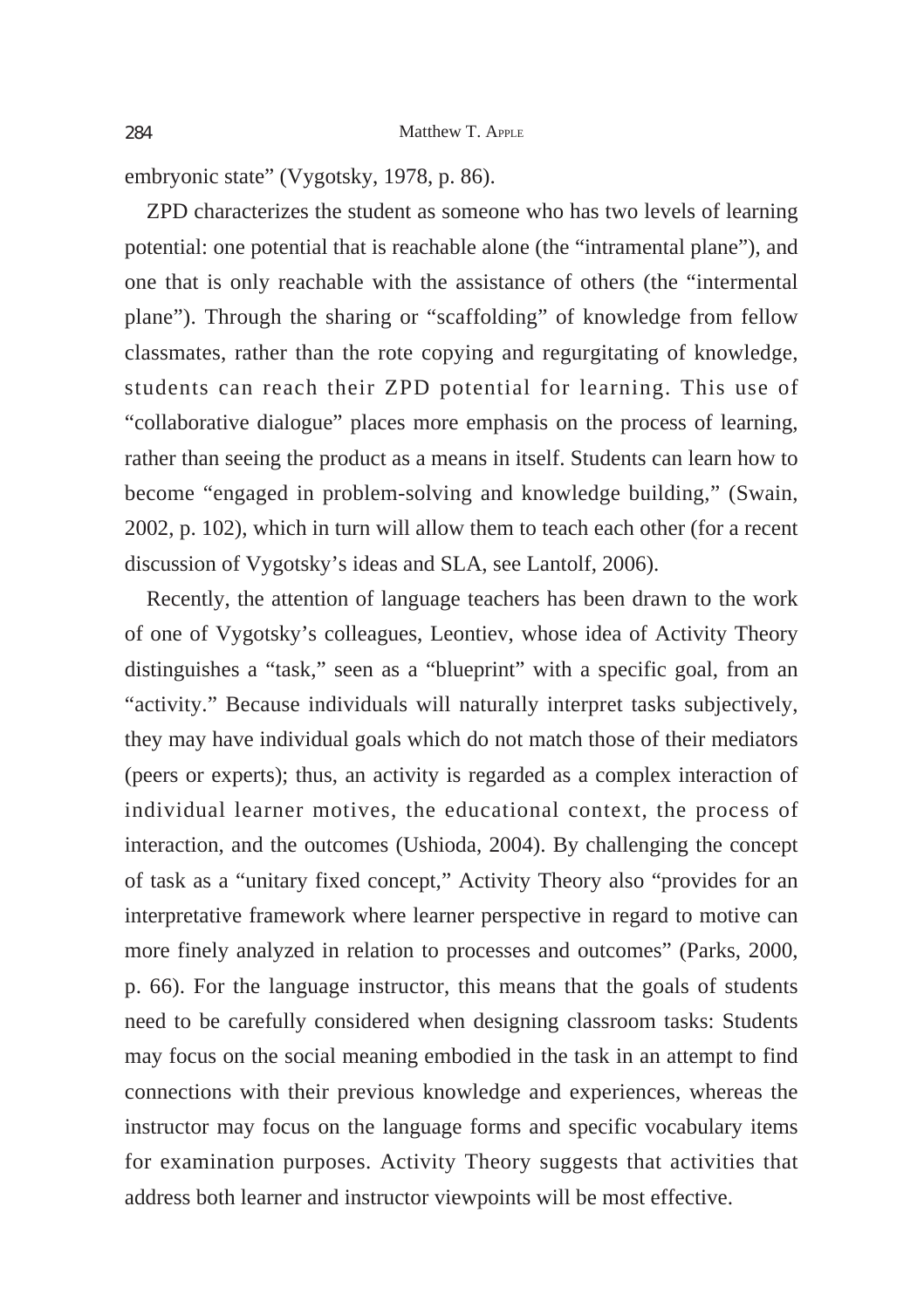### *Comparing SLA and SCT*

The two main approaches to second language teaching—cognitive-based language acquisition and socially-culturally mediated language use—have been characterized using two metaphors known as the "acquisition metaphor" and the "participation metaphor." In the acquisition metaphor, learners memorize and internalize "chunks" of L2 through comprehensible input, comparing knowledge to a substance which can be received by the learner and the mind to a "repository where the learner hoards the community" of L2 forms and words; in the participation metaphor, learners actively engage L2 users as a part of a process to become a member of a language community in "a struggle of concrete socially constituted and always situated beings to participate in the symbolically mediated lifeworld of another culture" (Pavlenko & Lantolf, 2000, p. 155). The cognitive term *i*+1 has been likened to ZPD; however, whereas the input hypothesis is concerned with the language itself, ZPD's primary concern is the individuals and their social negotiation. In addition, according to SCT, comprehensible input alone is not effective; the input must necessarily become mediated input shaped by L2 peers or experts in the target community for the language to have any meaning.

Since according to SCT language use is more important than language acquisition, the activity itself in L2 learning is more important than the language forms. According to Activity Theory, even if the teacher-created task has comprehensible input, if the learners interpret the activity's goal in a different way there is no meaning to the actual language form being used. This is crucial, since the goal of L2 teaching (as seen by socioculturalists) is not the acquisition of language features, but rather communication and a new understanding of the self as represented in the foreign language. This self is socially constructed through participation in the language community, meaning that language itself should not be viewed solely as a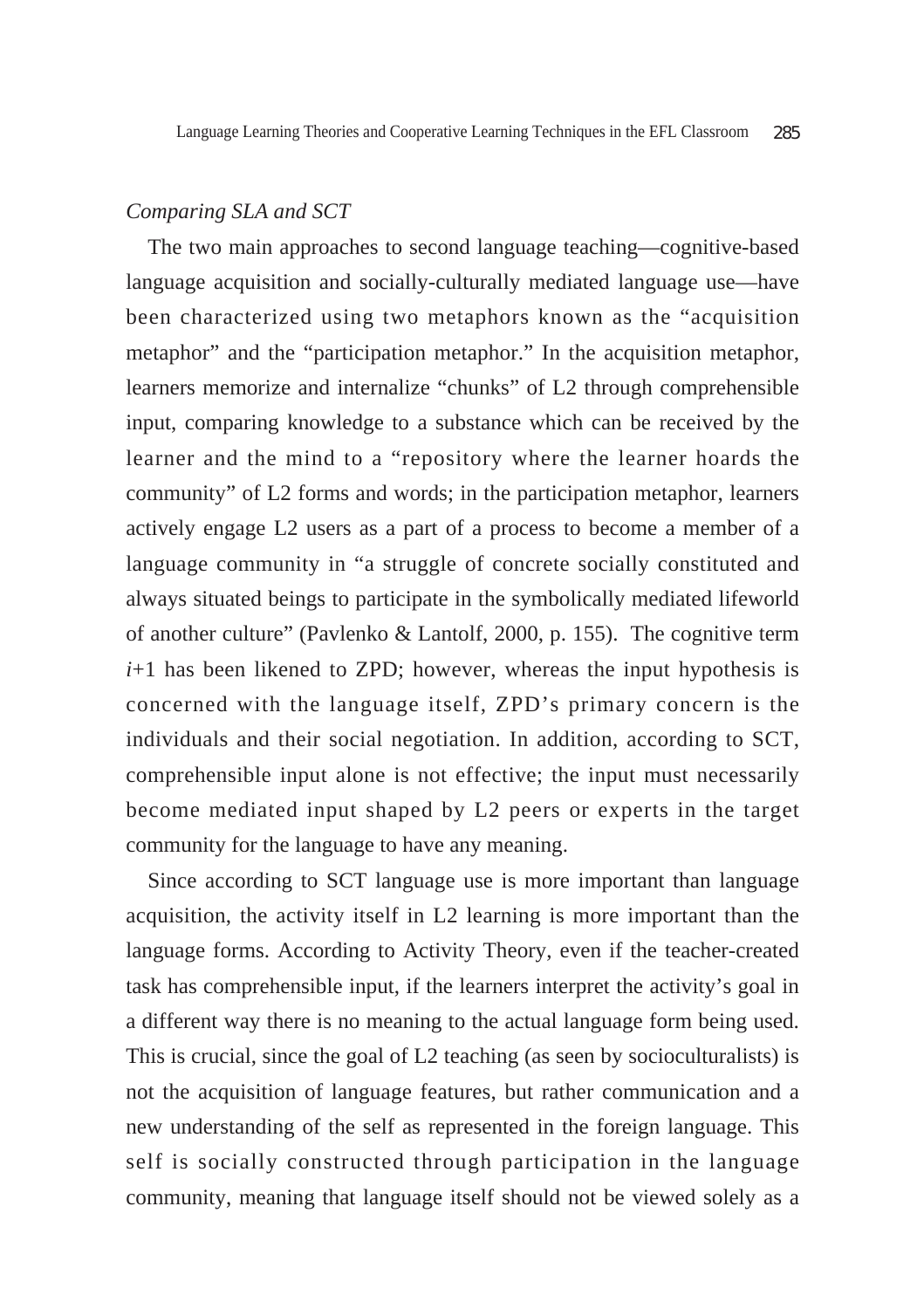set of rules and patterns to be memorized and then regurgitated, but as a means of communication between individuals.

Key to understanding the socio-cultural theoretical perspective of language learning are the notion of discourse community and the concept of legitimized peripheral participation (Lave & Wenger, 1991; Morita, 2004). In this perspective, learning is seen as occurring not within the mind of the individual, but as a result of social interaction with members of the community. This community could be as small as one's immediate family, or it could extend to include an entire academic community such as a university, or it could even include one's own hometown, city, prefecture, region, or country.

For language learners, the most pertinent and immediately available community is the language classroom community. However, if students continue to view their second language as an subject to be learned, rather than a means of communication or personal expression, they cannot become "legitimized" members of the second language community. Students who fail to interact with other members of the discourse community remain outside the language community, and therefore fail to learn the language. A style of education which maintains a distance from what is being learned, "tends to keep students on the peripheral too long and fossilizes their identities as non-users of what they study" (Murphey & Asaoka, 2006, p. 4). What is instead needed for language learning is to enable students to become full members of the language classroom community by encouraging supportive and mutually-beneficial social interactions, thus allowing students to traverse the stages of becoming a legitimized member of the language learning community (see Figure 2).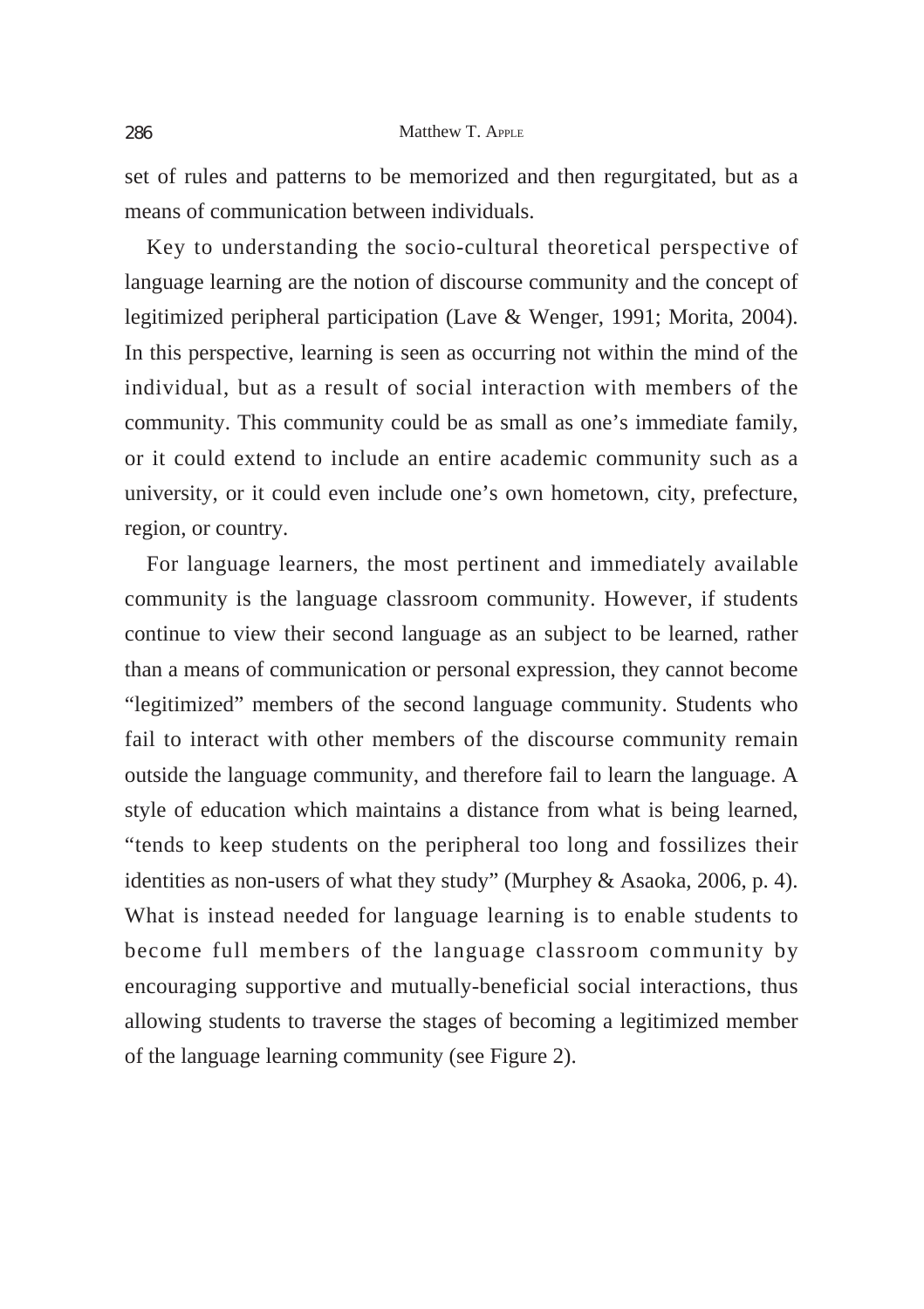

#### *Figure 2*. Stages of Development in a Community of Practice (Wenger, 1998)

#### *The place of cooperative learning within the theories*

SLA theories, whether cognitive or social-cultural, assume access to a large population of native L2 speakers, because SLA theorists assume the language learner lives and studies in a country in which the target language is used. Students in an EFL context such as a Japanese university do not have a large amount of input from their second language; they are surrounded by Japanese language, not English, in their daily lives, and often receive second language input from their EFL instructor only once or twice per week for 90 minutes at a time. Even then, it is debatable whether all 90 minutes of class time provide comprehensible input in English to all students, particularly those in large classrooms without opportunities for negotiation of meaning through one-on-one conversational checks and confirmations with "native" L2 speakers.

With this in mind, cooperative learning techniques are designed to increase the amount of comprehensible input as well as to encourage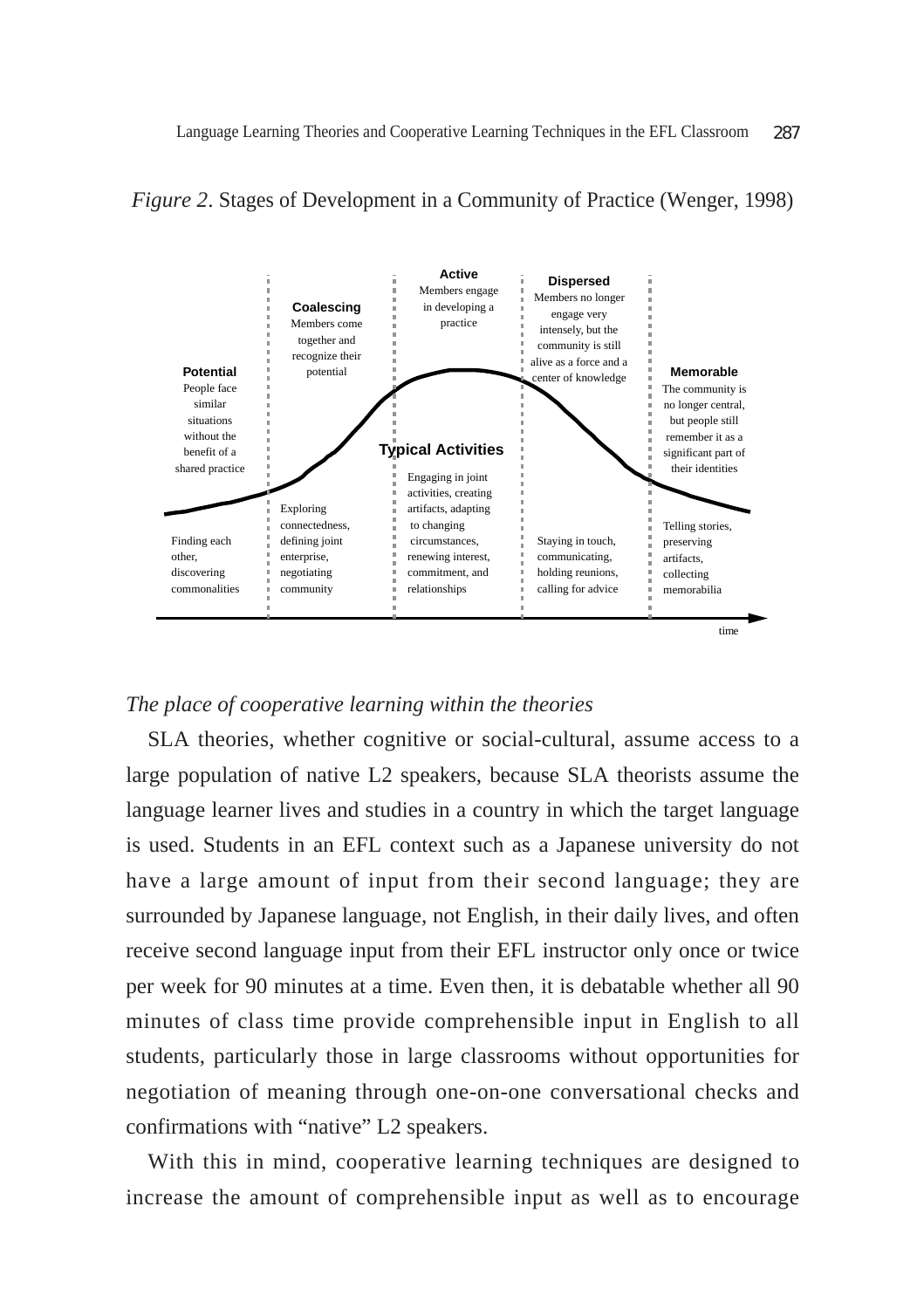motivation and self-confidence through social interaction between nonnative speaker peers. Encouraging a greater sense of community within the language classroom can only occur through increased interaction between students—learning communities need to "engage in joint activitie and discussions, help each other, and share information" (Wenger, 2006). This change in student-student relations also necessitates a gradual change in the role of the teacher in the classroom, from the "autocratic model" to the "democratic model" (Dornyei & Murphey, 2003). Though many students and teachers alike may feel more comfortable with a teacher-centered style of learning, ultimately the goal of learning is for the student no longer to need the teacher—or even to become the teacher. An intermediate step towards learner self-regulation and self-reliance in the language classroom is the increased use of cooperative learning techniques, starting with simple pairs and building up to small groups then large groups. Students can learn how to effectively teach each other, along the way becoming more capable of clarifying their own knowledge by verbally communicating and monitoring their language use. As the axiom says, "Those who teach learn twice" (Murphey & Jacobs, 2000; Murphey, 2001b).

Dornyei (1997) has further argued that although classrooms in which the teacher largely controlled the learning may result in short-term learning gains, cooperative classrooms in which positive interdependence was a key factor consistently result in more learner achievement over a longer period of time. In order to encourage intrinsic motivation and learner autonomy, "we may conclude that from a motivational point of view CL is undoubtedly one of the most efficient instructional methods" (Dornyei, 1997, p. 490). However, Dornyei also repeated the warning by Johnson and Johnson (1995), that cooperative skills do not appear "magically" when students are placed into groups; teachers must act as a guide by providing a structure for task goals, rewards, student roles, materials, and rules for group behavior.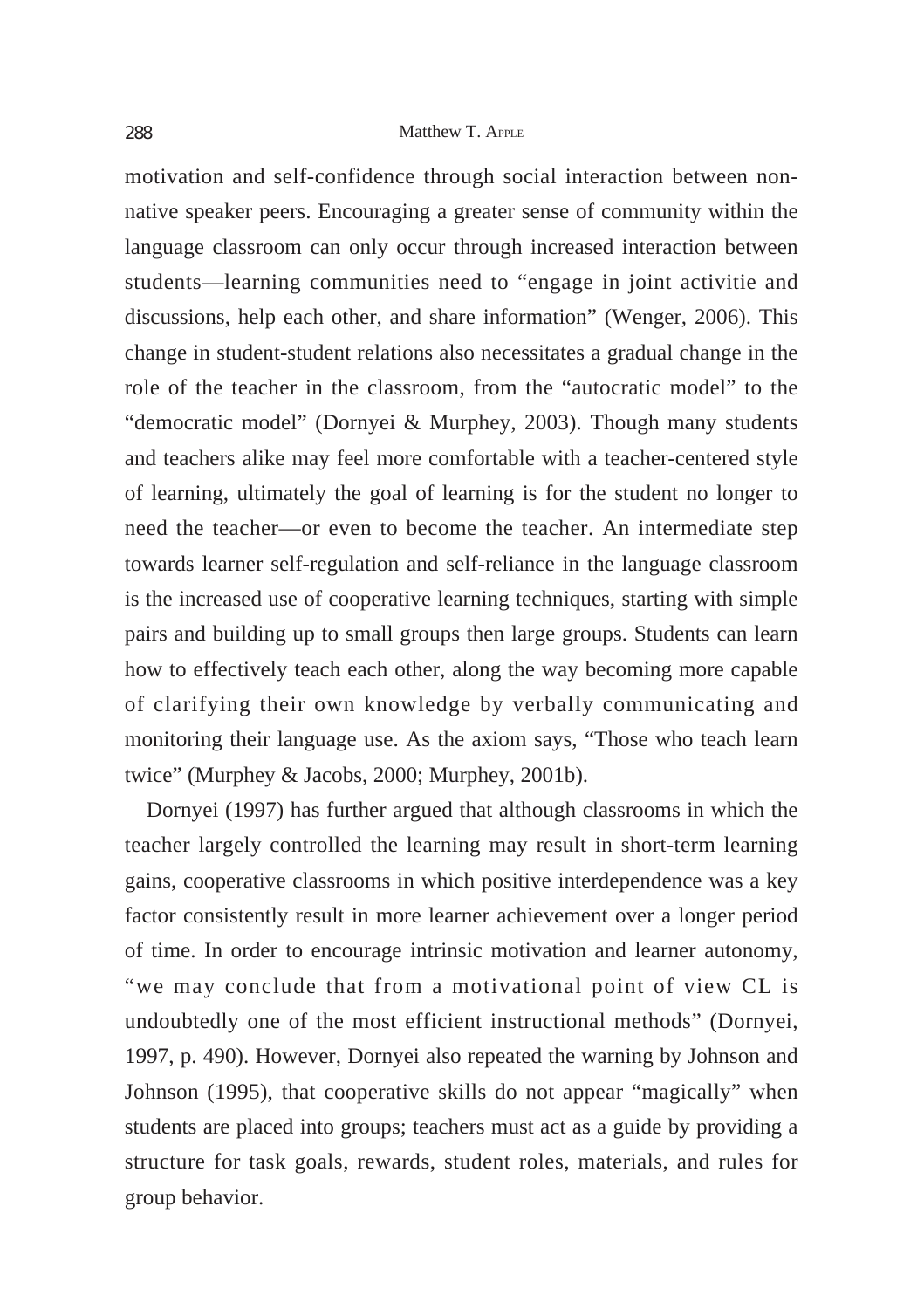Good, well-planned CL activities require each individual within a group to have specific roles and responsibilities during the group effort, ensuring a high level of cooperation and achievement by all members in the class. The following section will explain some basic patterns of CL activities, including graphical representation of how these techniques can be carried out in the language classroom.

# **Examples of CL Activities**

#### *The basic pattern*

The basic pattern of CL activities (see Figure 3) starts with a group of four learners sitting in a square-shape formation. The person sitting next to the learner is his or her shoulder partner, while the learners seated directly behind or in front of him or her are face partners. This pattern is ideal for classrooms with large numbers of learners, as well as for rooms with seating arrangements or spaces that may restrict movement around the classroom.

*Figure 3*. The basic CL pattern



#### *Write-pair-switch*

Three basic techniques of CL that use the basic four-person group pattern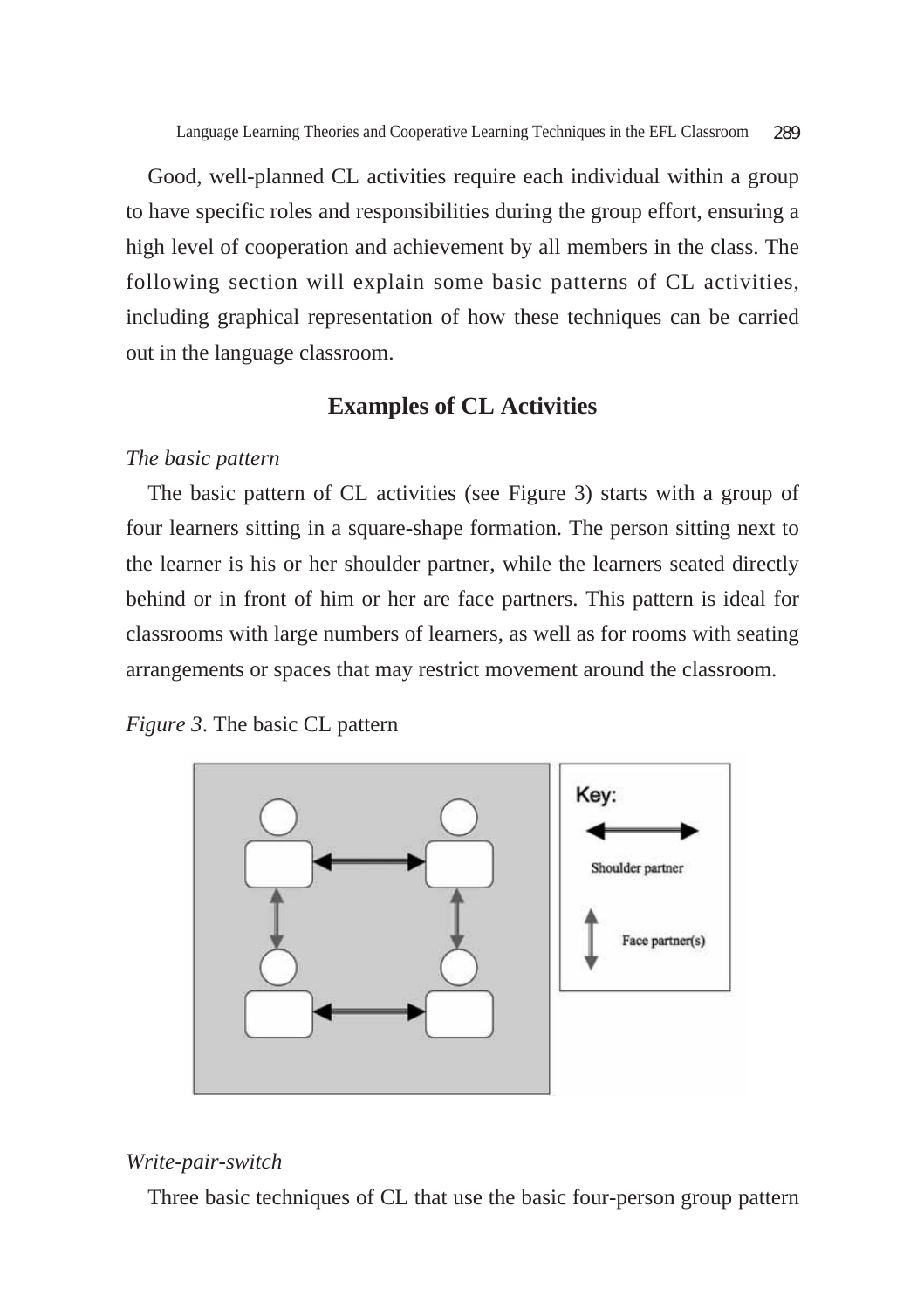include "Write-pair-switch," "Heads Together," and "Traveling Heads Together" (Kagan, 1994). For the "Write-pair-switch" technique, each learner begins the CL activity by working alone at his or her seat. This first step often asks the learner to write answers to specific questions. The second step, "pair," involves each learner sharing answers with the shoulder partner, the person sitting next to him or her. In the final step, "switch," learners change partners and talk to their face partners seated in front of or behind them. During this step, the learners summarize in their own words what they learned from their shoulder partner. An alternative to doing the "write" portion of the technique within class time is to assign homework to be done alone outside class; the following class time can begin immediately with the "pair" part, as students compare answers from their homework.

### *Numbered Heads Together-Traveling Heads*

Numbered Heads Together (Kagan, 1994) expands on the basic fourperson group pattern. First, the instructor puts learners into groups of four to work on a task, and then gives each student a number. After working on a task together, the instructor calls out a number (for example, "2"). Each student with that number must stand up and give a brief report of his or her group's work to the whole class. Traveling Heads is a variation of Numbered Heads Together, which uses the same numbering system but instead asks the students who stand up to move to a different group. After the students move, they then present their previous group's report to the new group rather than to the class as a whole. This technique has the advantages of involving more students actively participating in the report while at the same time lowering the risk of anxiety brought about by making a potentially face-losing oral report in front of the entire class.

#### *Jigsaw*

Another version of Traveling Heads Together called "Jigsaw" involves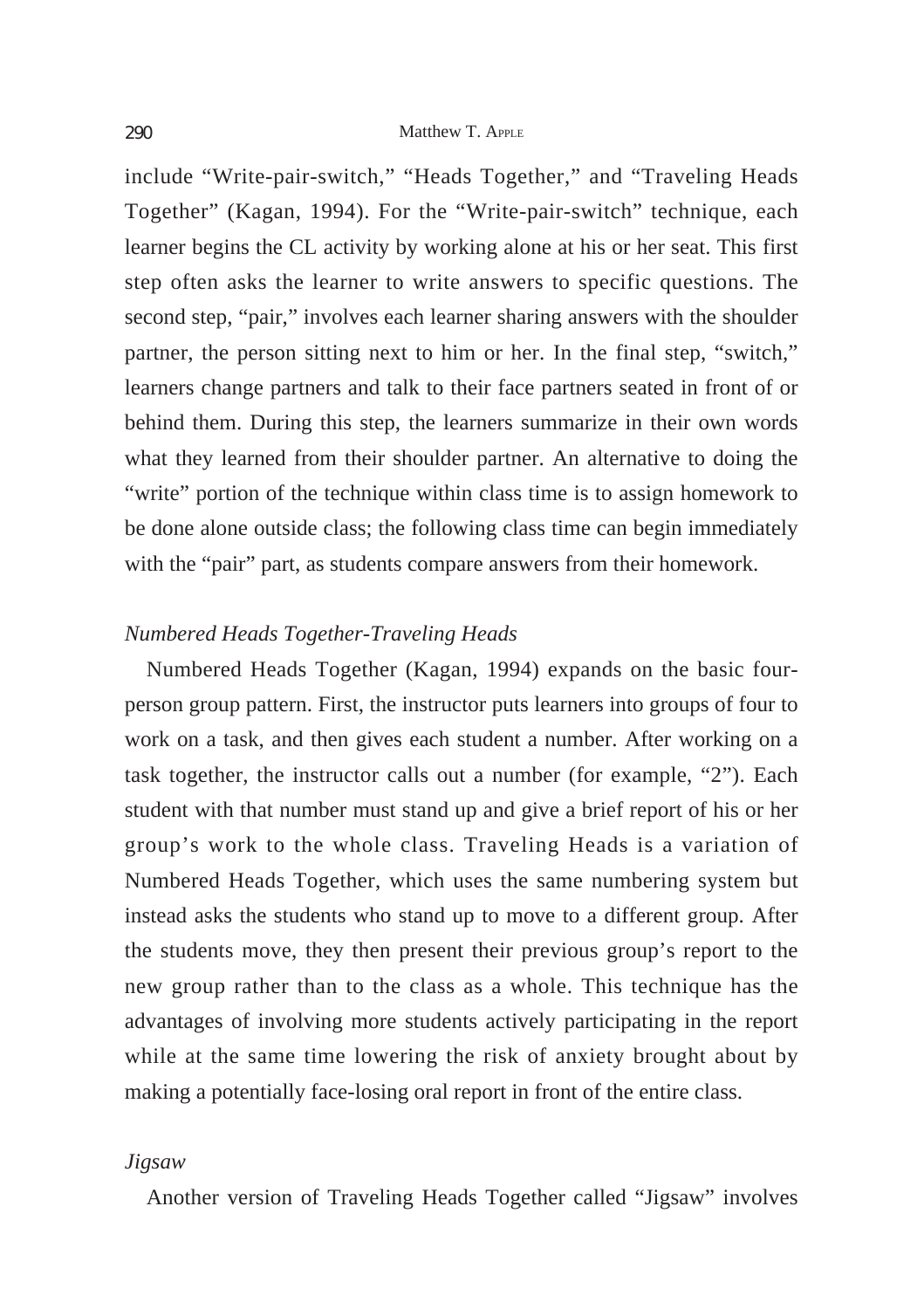all students of each group making new groups (Jacobs, Power, & Loh, 2002, p. 32). As in the Numbered Heads Together, the instructor gives students numbers within their respective "home team" groups (see Figure 4). In the home group, each student works on a different question or aspect of the task. After a certain time period, the learners will make new groups with those who have the same number. Learners with the number 1 will make a new "expert" or "ad hoc" group of four with other "number 1" learners, and so on (Shimo & Apple, 2006). For classes with larger numbers of learners, the instructors may need to make two or three "expert" groups per number, to ensure that learners maintain the four-person group pattern.

After comparing answers to the same items with members of their "expert" group, students return to their "home team" groups and relay the information they learned to the original group members. This technique is an effective way for learners to share information and to work on convergent tasks that require learners to work towards the same answer.

# *Figure 4*. The "Jigsaw" technique

<sup>(</sup>Based on Jacobs, Power, & Loh, 2002, pp. 34-35)

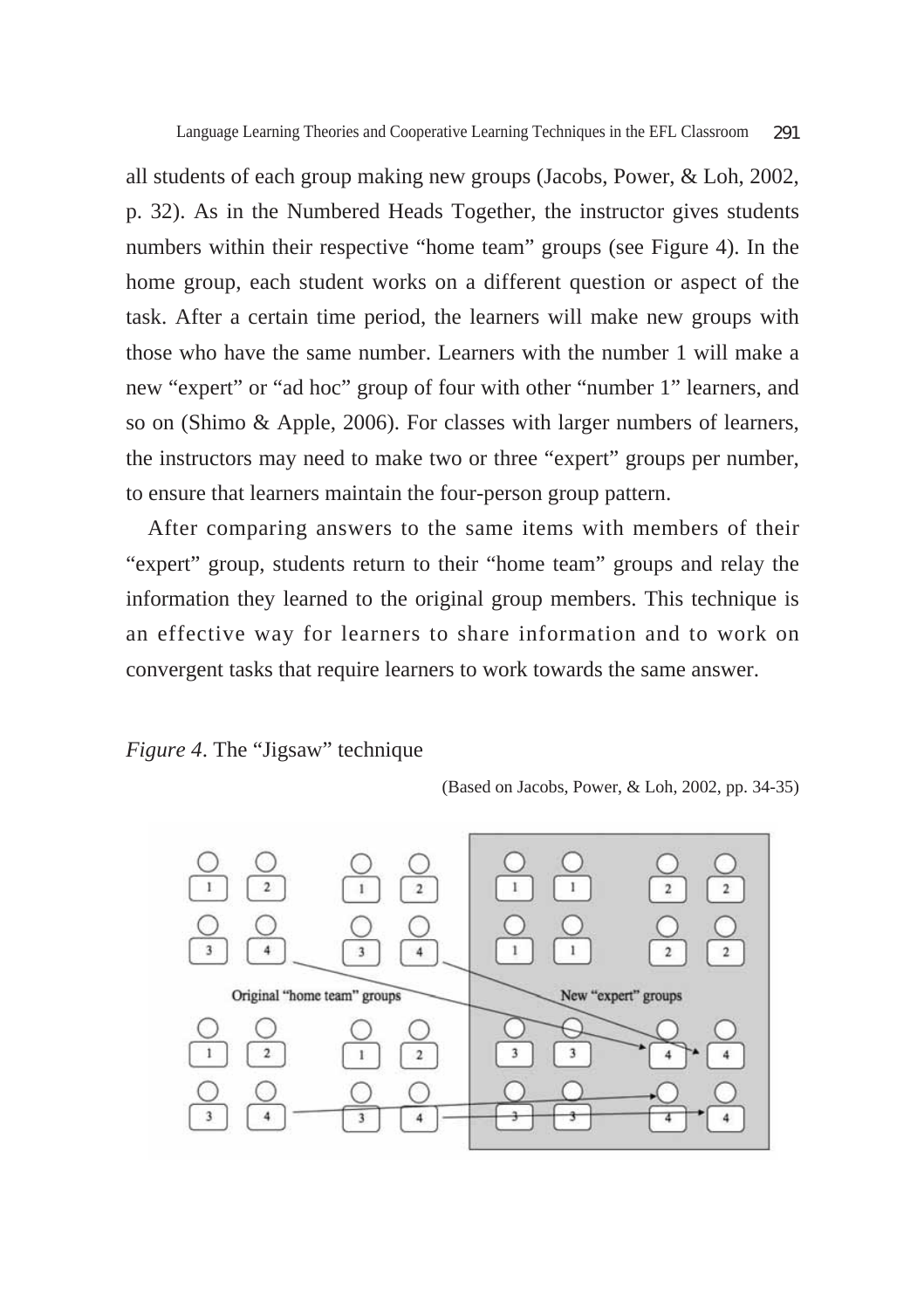### *Carousel*

Carousel (or "Merry-go-round"—a reference to the spinning wheel of wooden or plastic horses often seen at carnivals and amusement parks) can be used with group presentations such as posters. Each group creates a poster and attaches it to a wall of the classroom. Other groups take turns walking around the room, looking at their classmates' posters and assessing them (Nicoll, in press). There are many variations of Carousel, including different ways that groups make presentations (oral, written, videorecorded, on paper or on computer) and alternate ways for commenting or assessing (simple notes, lengthy summaries, special forms for assessment, etc.).

### *Roles*

CL activities also ensure that each learner within the group has a specific role, and that if each learner does not fulfill his or her role, the group effort fails to meet its overall objective. There are many potential roles, but the most common include:

- Facilitator—a person responsible for ensuring that the group stays on task
- Recorder—a person responsible for writing down group answers and decisions
- Summarizer—a person responsible for summarizing the group answers
- Reporter—a person responsible for conveying the group's ideas to another group
- Time-keeper—a person responsible for checking the time left to finish the task

Other roles are possible, depending on the nature of the task and the time necessary to complete it. When first employing CL roles in the classroom, instructors may choose to appoint roles to students; however, students can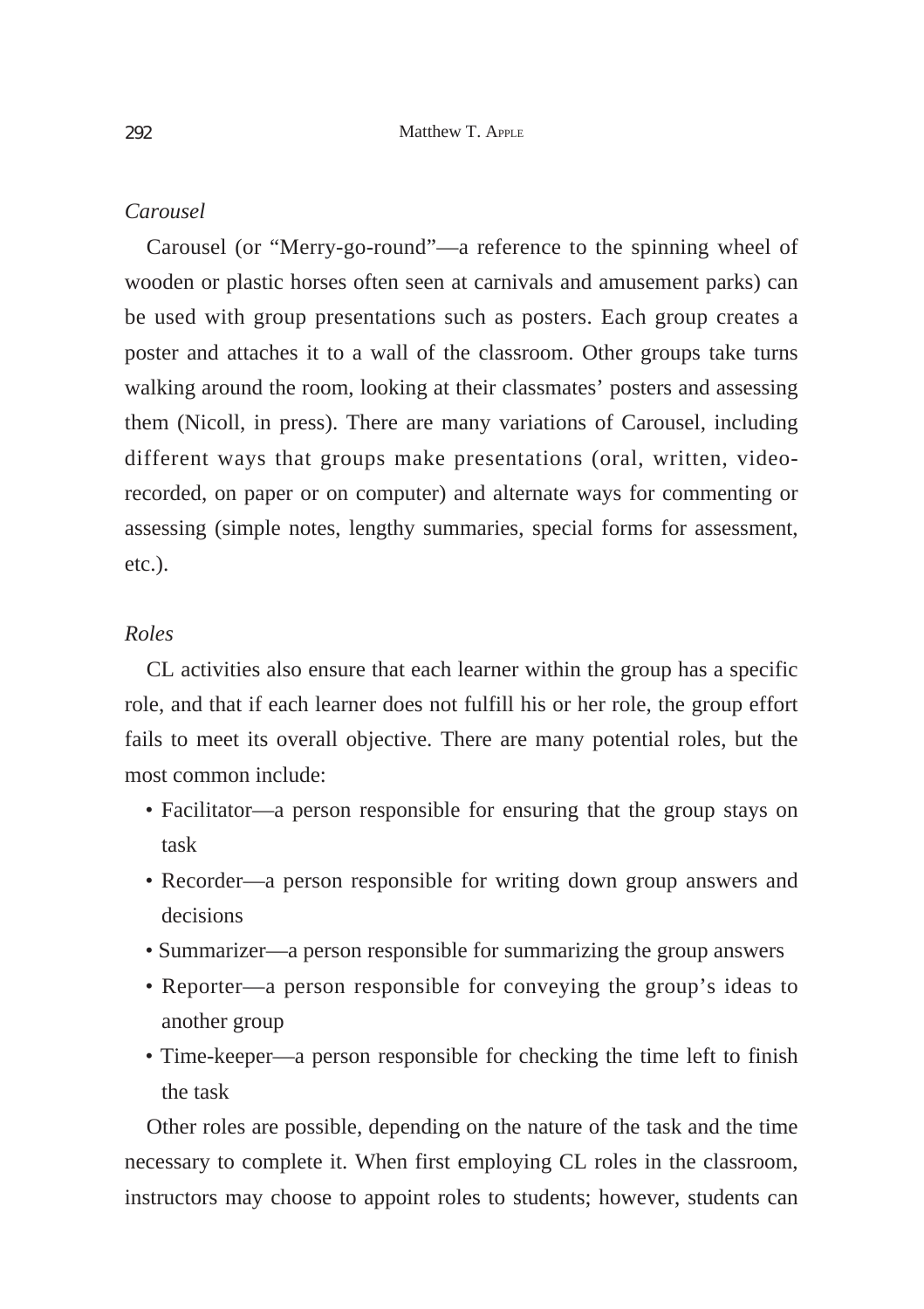become more motivated if they are allowed to choose their role within the group. Instructors should make sure, however, that the same student does not always choose the same role each time roles are assigned. One rule instructors might consider is that students must all take different roles each time a task is performed, until they have done all roles possible.

### *Tasks using CL techniques*

There are many kinds of tasks with which instructors can utilize the patterns and techniques of cooperative learning in the language classroom, starting with simply checking the previous class's homework assignment. Collaborative Shadowing is a task method for improving speaking and listening ability that utilizes the CL "Write-pair-switch" technique (Appendix 1). While one learner reads aloud something that he or she has written, his or her shoulder partner repeats, or shadows, as closely and as quickly as possible. In other words, rather than waiting until the end of the sentence heard, the shoulder partner should repeat nearly at the same time. This style is called "complete shadowing." In another style, "mention shadowing," the partner only shadows the final two or three words or the most important words of each sentence. When the initial shoulder partner shadowing is finished, the shoulder partner turns to his or her face partners and summarizes what he or she heard from the first partner. If necessary, the summarizer may ask questions to the first partner about what he or she had read aloud. The face partner can also shadow the summary.

This simple activity can often lead to confusion initially, as the task demands high cognitive processing and a heavy memory load on the part of the partner doing the shadowing. However, Cooperative Shadowing can increase learner cooperation and communication in the target language, while also allowing learners to scaffold off their peers' knowledge of target forms (for more about shadowing, see Deacon & Murphey, 2001; Murphey, 2001a; Shimo, 2005).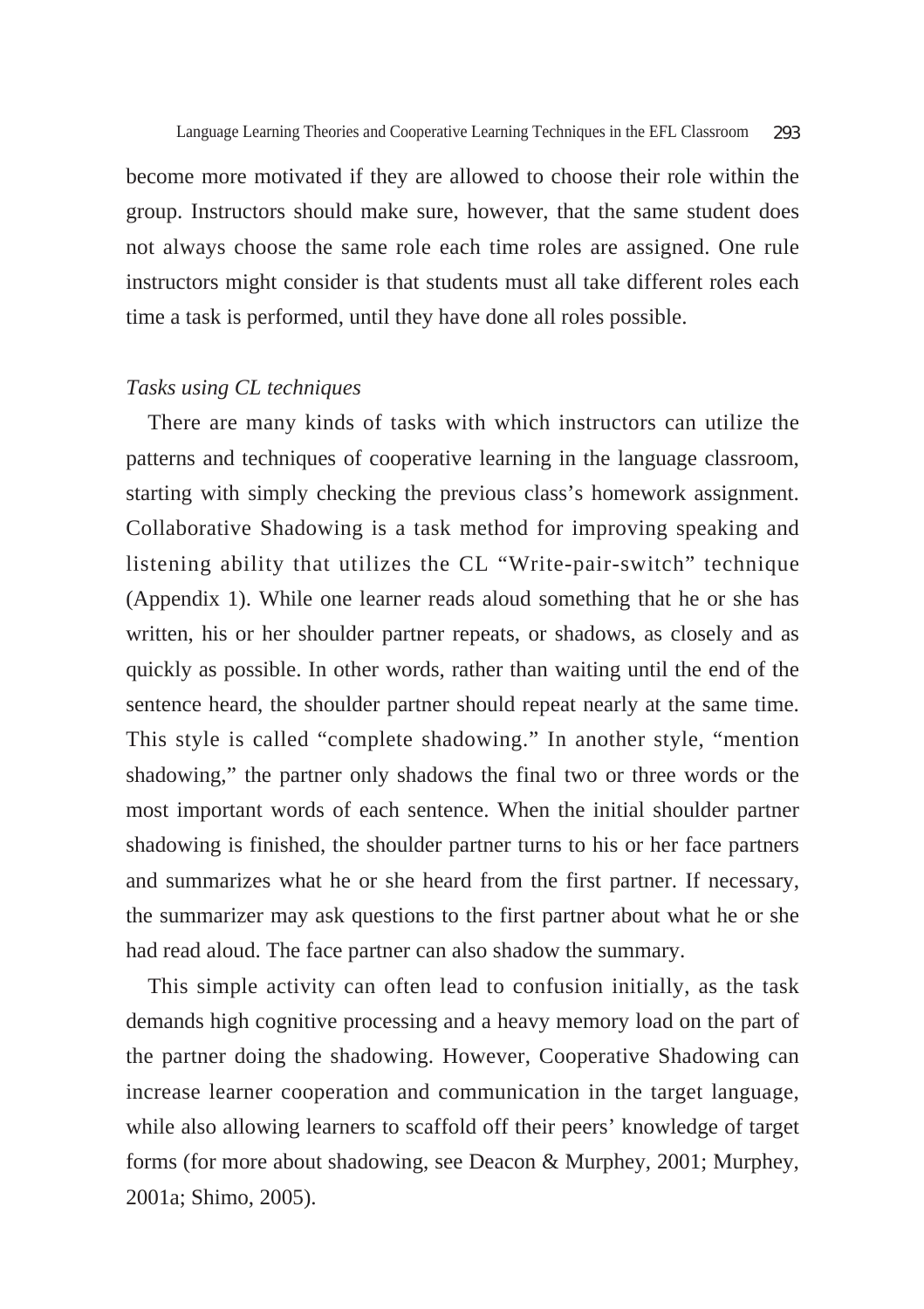An example of a longer task using cooperative learning techniques is the Tourist Skit. The instructor assigns (or lets students choose) groups of four to research and present information about a specific city or country. During the presentations, students will take turns presenting in "carousel" fashion (for a more detailed description, please refer to Appendix 2). Semester-long tasks such as the tourist skit can encourage students to become more autonomous, learn library and research skills, and combine writing and speaking (output), reading and listening (input), and presentation skills. Such tasks can be done as an alternative assessment to final exams, or as a supplement or complement to exams and other in-class activities.

# **Potential Problems with CL and Some Solutions**

No methodology is without drawbacks, and for EFL instructors in Japan, the preponderance of large classes is the most obvious obstacle. Although class sizes of up to and over 100 do not preclude the use of cooperative learning activities—Nicoll, in press, is a good example of using the "carousel" technique in a lecture class of 120 students—there are additional considerations for the language teacher in such situations. Jacobs et al. (2002, p. 139) sum up the problems associated with large classes as primarily consisting of excessive noise, the existence of a teacher-fronted mind set or belief by both instructor and student, less individual supervision possible by the instructor, and overall classroom organization difficulties. Their suggested solutions include the following:

- Establish guidelines early in the semester to reduce student anxiety
- Allow more group autonomy in making task decisions
- Prepare more and make clear instructions to reduce confusion
- Help students develop collaborative skills in pairs so they can monitor each other more effectively
- Use base (home) groups to help with classroom management such as homework checking, catching up absent students, and attendance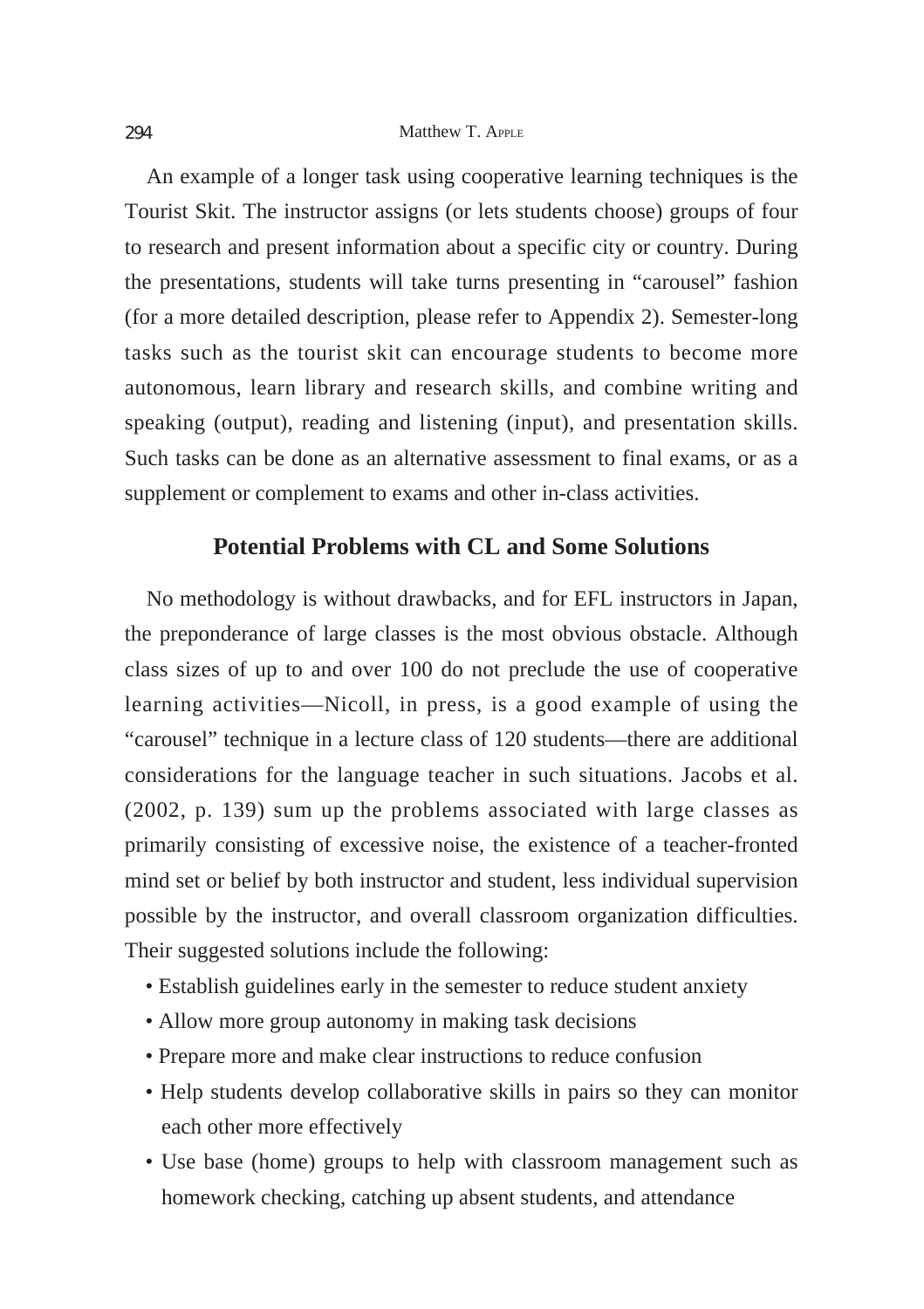• Let students know that their peers can provide useful feedback, in addition to that of the teacher

As to whether CL activities can help in second language classrooms, Jacobs et al. (2002, p. 136) suggest that CL not only can build confidence and motivate language students, but it is also particularly effective when students of different language proficiencies are in the same group. Students can be assigned different roles according to their proficiencies; when they feel more comfortable using the target language, then students can take on more challenging roles.

EFL instructors can also provide more language support for students to use in combination with CL techniques in group work. For example, instructors can teach set phrases used for group work in order to build vocabulary; provide pre-task activities such as model dialogs for group discussion, vocabulary or essay reading for homework, and written text to supplement listening activities; or hand out "Permission Tickets" to allow a certain number of uses of the students' native language during the group work, if students find it difficult to perform the task entirely in their L2.

Other advantages of CL activities include:

- During group time, students can practice the phrases they will use for whole class reports
- Assigning roles can allow one student to take on the role of "Language Monitor" to encourage L2 usage during the group work
- Activities such as "Write-Pair-Switch" give students more time to think and prepare before speaking in their L2 in front of other group members or the whole class

### **Conclusion**

Cooperative learning techniques allow EFL learners to actively participate in the language classroom, working together to achieve learning potentials not reachable by merely studying alone. More than just being a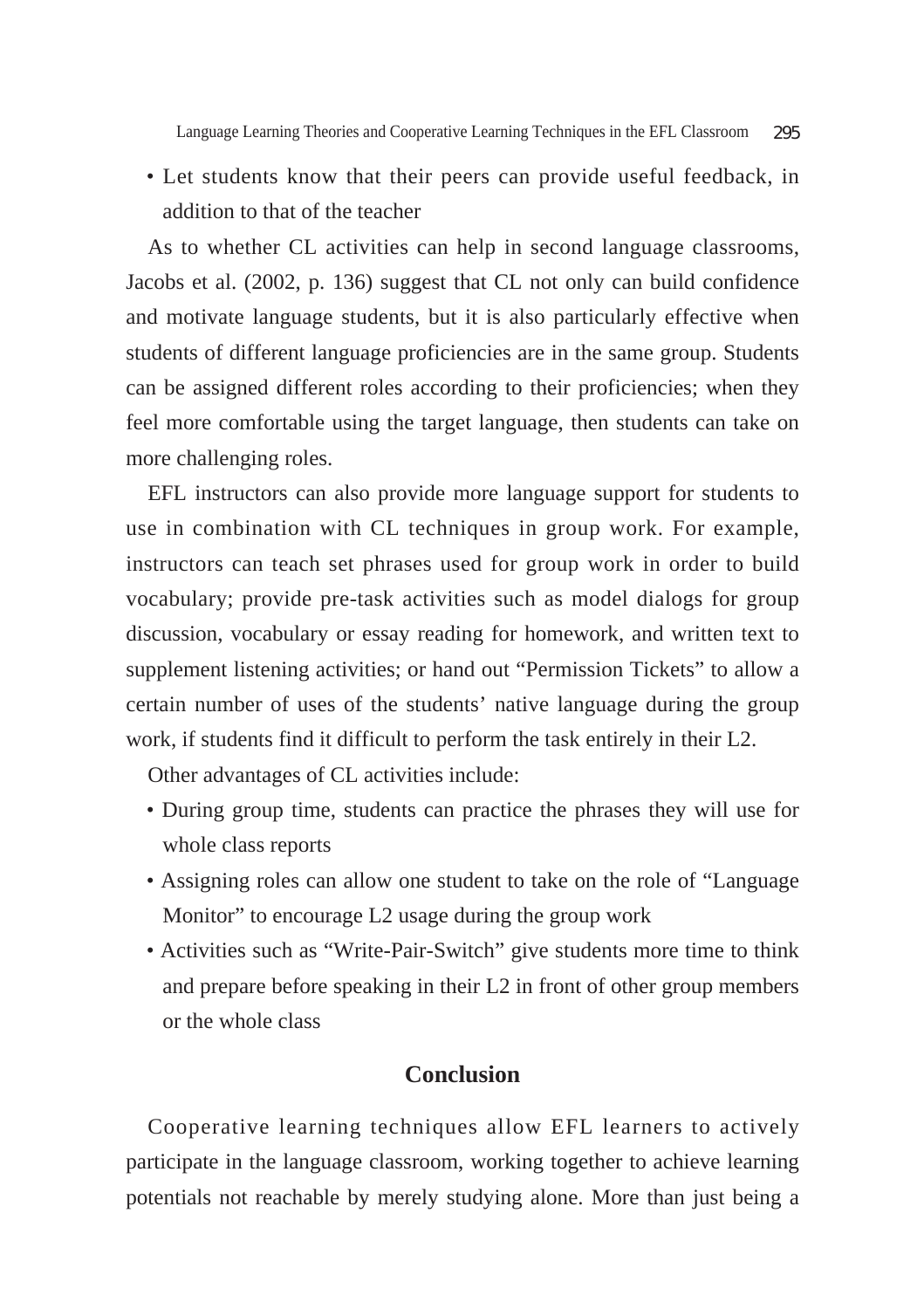way of learning language vocabulary and forms for future exam use, classroom activities allow learners to use their different understandings of how the world operates, leading to stronger personal ties between group members, more well-defined individual identities, and a greater sense of membership in the learning community. CL can help students feel less isolated as learners and form a more effective "classroom culture" in which collaboration towards a common emergent goal plays a significant role in their emotional and linguistic development as a legitimized member of a social learning community (Murphey & Asaoka, 2006). More than simply a methodology for language teaching, CL is a methodology of encouraging students to continue the cooperative learning process well beyond the classroom and school context into the greater society around them.

### References

- Chomsky, N. (1965). *Aspects of theory of syntax*. Cambridge, MA: MIT Press.
- Deacon, B., & Murphey, T. (2001). Deep impact storytelling. *English Teaching Forum, 39*(4), 10-15, 23.
- Dornyei, Z. (1997). Psychological process in cooperative language learning: Group dynamics and motivation. *The Modern Language Journal, 81*, iv, 482-493.
- Dornyei, Z., & Murphey, T. (2003). *Group dynamics in the language classroom*. Cambridge: Cambridge University Press.
- Deci, E. L., & Ryan, R. M. (1985). *Intrinsic motivation and self-determinism in human behavior*. New York: Plenum.
- Izumi, S. (2003). Comprehension and production processes in second language learning: In search of the psycholinguistic rationale of the output hypothesis. *Applied Linguistics, 24*(2), 168-196.
- Jacobs, G., Power, M., & Loh, W. (2002). *The teacher's sourcebook for cooperative learning*. Thousand Oaks, CA: Corwin Press.
- Johnson, D. W., & Johnson, R. T. (1986). Computer-assisted cooperative learning. *Educational Technology, 26*, 12-18.
- Johnson, D.W., & Johnson, R.T. (1995). Cooperative learning and non-academic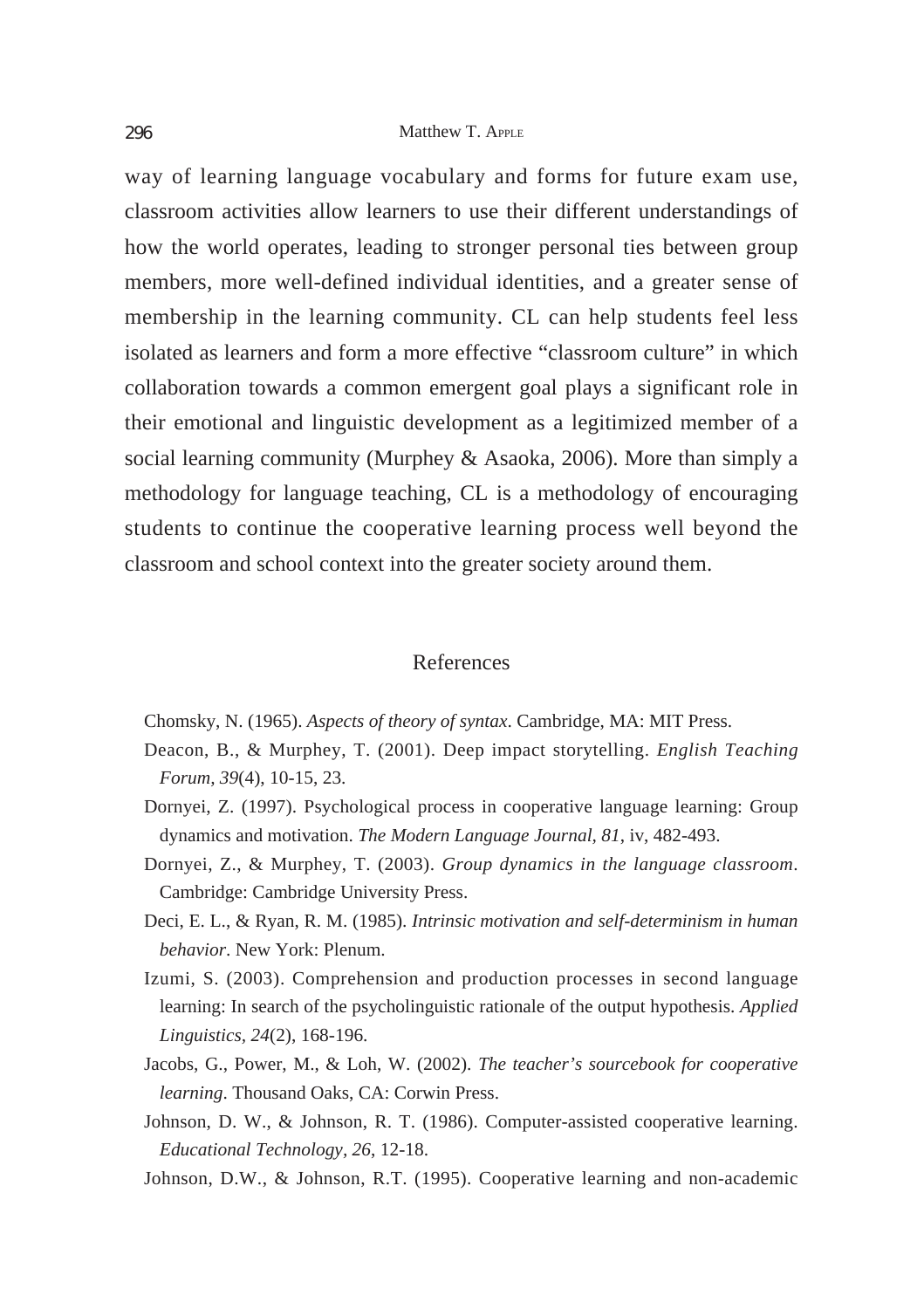outcomes of schooling: The other side of the report card. In J.E. Pedersen & A.D. Digby (Eds.), *Secondary schools and cooperative learning* (pp. 3-54). New York: Garland. Cited in Dornyei, Z., & Murphey, T. (2003). *Group dynamics.* Cambridge: Cambridge University Press.

- Kagan, S. (1994). *Cooperative learning*. San Clemente, CA: Kagan Publications.
- Krashen, S. (1985). *The input hypothesis*. New York: Longman.
- Lantolf, J. (2006). Sociocultural theory and L2. *Studies in Second Language Acquisition, 28*, 67-109.
- Lave, J., & Wenger, E. (1991). *Situated learning: Legitimate peripheral participation*. Oxford: Oxford University Press. Cited in Morita, N. (2004). Negotiating participation and identity in second language academic communities. *TESOL Quarterly, 38*(4), 573-603.
- Long, M. (1985). Input and second language acquisition theory. In S. Gass & C. Madden (Eds.), *Input in second language acquisition* (pp. 377-393). Rowley, MA: Newbury House.
- Mitchell, R., & Myles, F. (2004). *Second language learning theories (2nd ed.)*. London: Arnold.
- Morita, N. (2004). Negotiating participation and identity in second language academic communities. *TESOL Quarterly, 38*(4), 573-603.
- Murphey, T. (2001a). Exploring conversational shadowing. *Language Teaching Research, 5*(2), 128-155.
- Murphey, T. (2001b). Tools of recursion, intermental zones of proximal development, and critical collaborative autonomy. *JALT Journal, 23,* 130-150.
- Murphey, T., & Asaoka, C. (2006). Creating cultures of intensive collaboration. In M. Apple & E. Shimo (Eds.), *Working together: Making a difference in language education* (pp. 2-12). Miyazaki, Japan: Japan Association for Language Teaching.
- Murphey, T., & Jacobs, G. (2000). Encouraging critical collaborative autonomy. *JALT Journal, 22*, 228-244.
- Nicoll, H. (in press). Seeking autonomy in a lecture course. In A. Barfield & S. H. Brown (Eds.), *Reconstructing autonomy in language education: Inquiry and innovation*. Basingstoke: Palgrave Macmillan.
- Parks, S. (2000). Same task, different activities: Issues of investment, identity, and use of strategy. *TESL Canada Journal, 17*(2), 64-88.
- Pavlenko, A. & Lantolf, J. (2000). Second language learning as the participation and the (re)construction of selves. In. J. Lantolf. (Ed.), *Sociocultural theory and second language learning* (pp.155-177). Oxford: Oxford University Press.
- Pica, T., Young, R., & Doughty, C. (1987). The impact of interaction on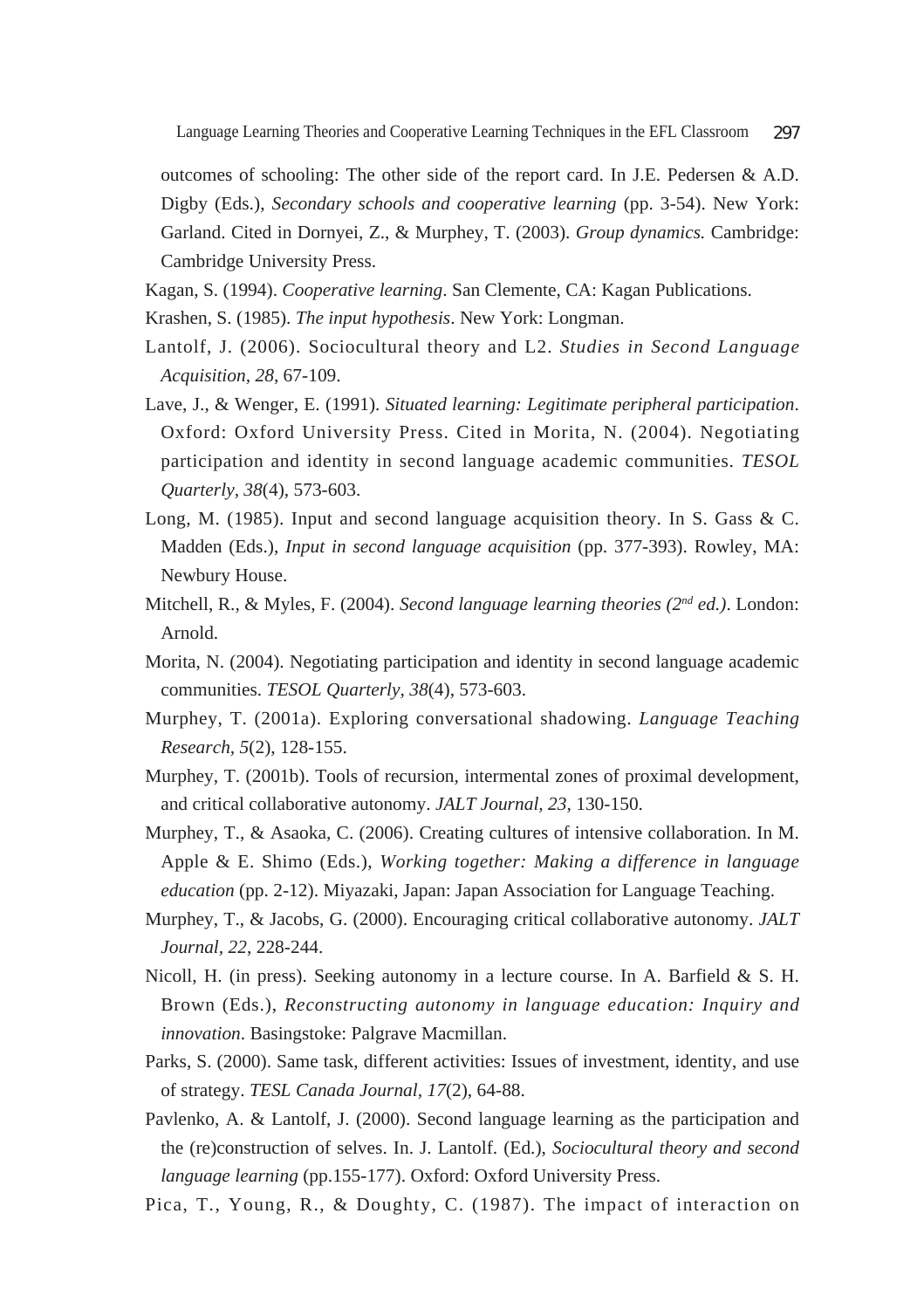comprehension. *TESOL Quarterly, 21*, 737-758.

- Shimo, E. (2005). The effective use of collaborative shadowing activities in second language classrooms. *Bulletin of Miyazaki Municipal University, 10*, 89-100.
- Shimo, E., & Apple, M. (2006, August). Using cooperative learning techniques in the language classroom. Workshop held at the 2006 Asia TEFL Conference, Seinan Gakuin University, Fukuoka, Japan.
- Slavin, R. (1995). *Cooperative learning (2nd ed.)*. Boston, MA: Allyn & Bacon.
- Swain, M. (2000). The output hypothesis and beyond: Mediating acquisition through collaborative dialogue. In J. Lantolf (Ed.), *Sociocultural theory and second language learning* (pp. 97-114). Oxford: Oxford University Press.
- Ushioda, E. (2003). Motivation as a socially mediated process. In D. Little, J. Ridley, & E. Ushioda (Eds.), *Learner autonomy in the foreign language classroom: Teacher, learner, curriculum, and assessment* (pp. 90-102). Dublin: Authentik.
- Ushioda, E. (2004, June). Motivation, autonomy, and sociocultural theory. Paper presented at the Autonomy and Language Learning: Maintaining Control Conference, Hangzhou, China.
- Vygotsky, L. (1978). *Mind in society*. Cambridge, MA: Harvard University Press.
- Wenger, E. (June, 1998). Communities of practice: Learning as a social system. *Systems Thinker, 9*(5). [online]
- Wenger, E. (2006). Communities of practice: An introduction. Retrieved October 29, 2006 from http://www.ewenger.com/tech.

**Appendix 1.** Collaborative shadowing (adapted from Shimo & Apple, 2006)

- 1) Students form pairs and one (Student A) reads his or her essay aloud in a pair, while the other (Student B) shadows in his or her mind, taking notes.
- 2) Student B make an oral summary of Student A's essay. Student B can make use of his notes. While listening to Student B's summary, Student A shadows Student B.
- 3) Students repeat the procedures 1) and 2) with a new partner.
- 4) Students form new pairs again. Before starting sharing each other's essay for this third round, students make a list of main points of their essays.
- 5) Students share each other's story without looking at their essay but by looking at their notes, the list of main points.

**Appendix 2.** Tourist Information Skit (adapted from Shimo & Apple, 2006)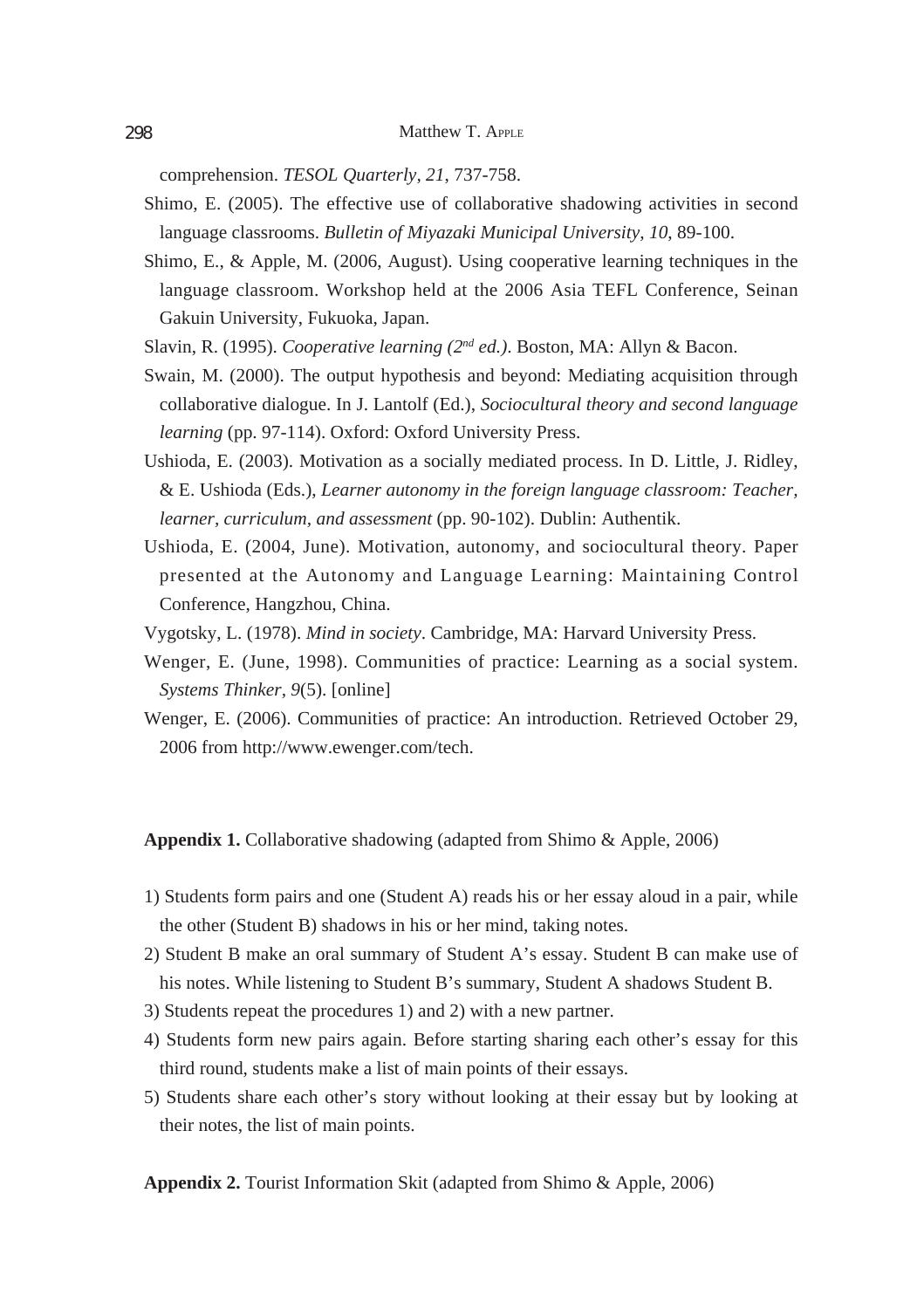- 1) The teacher writes the names of certain number of cities from the students' native country on the blackboard. The number of place names should be at least two more than the number of groups. Each group decides which place to research (or the teacher can choose if time is an issue).
- 2) Each group must have four roles. Students may choose to research
	- » Transportation
	- » Hotels
	- » Restaurants
	- » Attractions
- Teachers should give students some examples of things they can research. This can simply consist of a list:
	- » Maps
	- » Photographs
	- » Cost (in Japanese yen)
	- » Telephone numbers to call
	- » Mailing addresses
	- » E-mail addresses
	- » Time of operation (open and close)
	- » History (dates)
	- » Famous people (names, years)
	- » Directions (how to get to places)
- Teachers should also give guidelines about the required number of pages and/or use of graphic elements such as photographs etc. For example, teachers may say:
	- "Please write at least 4 PAGES (B5 size)."
	- "If you want to, you can use a B4 paper, folded in half. You can also use B5 and staple the pages together."
	- "Each person must have at least 1 photo. You can print photographs from the internet and copy them onto your text."
	- "Don't forget subway and train maps!"
	- "Be prepared to speak for at least 2 minutes per person!"
- 3) Give students a specific date to hand in their first draft for correction and suggestion.
- 4) Give students enough time to correct their brochure if necessary
- Teachers may also want to specify certain phrases or vocabulary that students should use.
- At this time, teachers should prepare evaluation sheets for students: Teachers will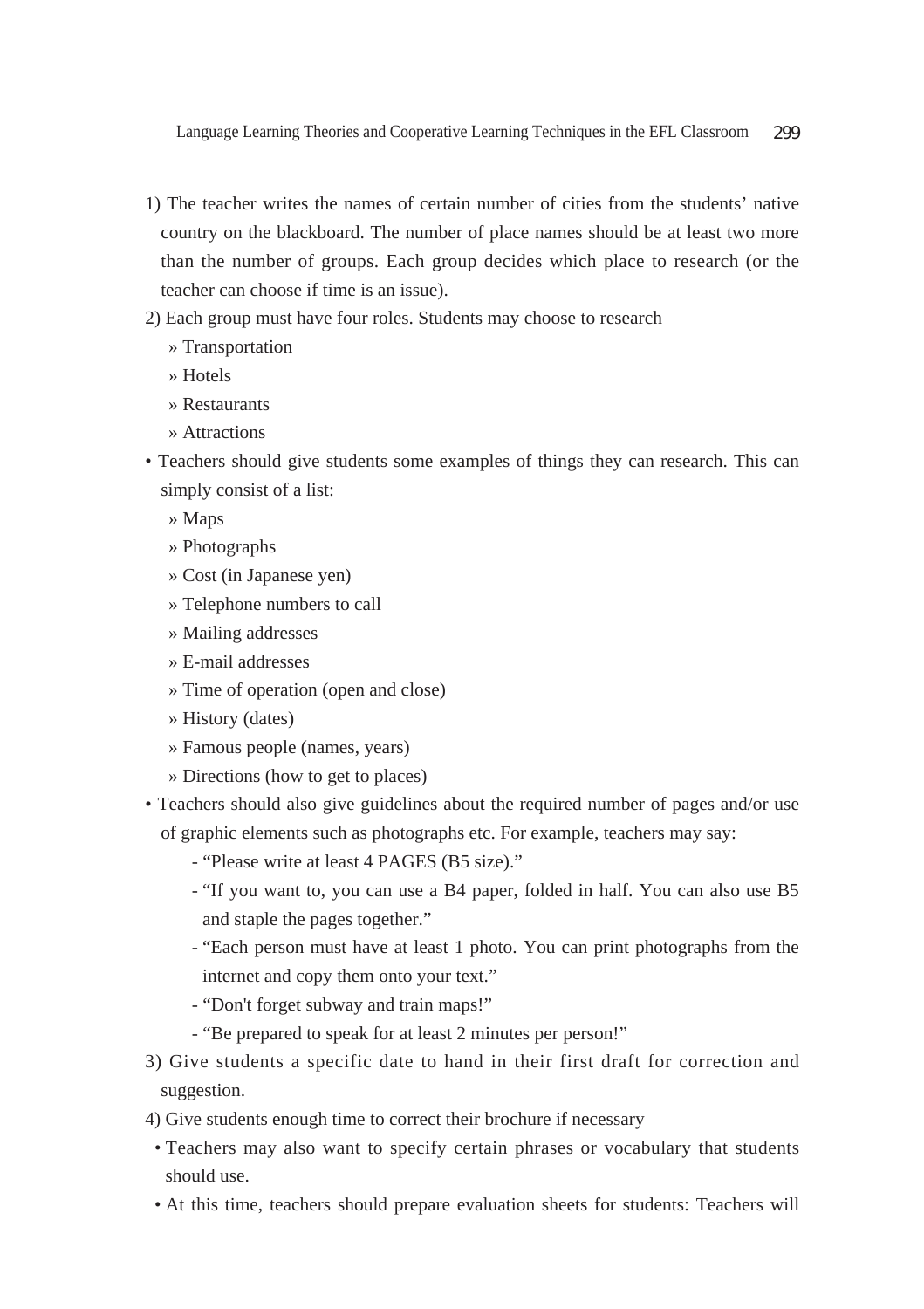evaluate the presentation groups, and each students should write their own evaluation as well as encouraging comments to their classmates

- 5) On presentation day in class, divide the groups into two; half the class will pretend to be tourist officials and half the class will pretend to be tourists
- 6) If possible, arrange desks and chairs to form "tourist offices."
- The group in the "tourist office" will explain each aspect of their research.
- One group not presenting will pretend to be tourists (teachers can choose either to keep groups intact or to let students decide where to sit).
- Members of the "tourist" groups will each ask one question about the tourist brochure.
- Members of the tourist groups will write one or two brief comments and give the comments to the tourist office group
- 7) After the first presentations are finished, the teacher has two options:
- Each "tourist office" group and "tourist" group simply switch places
- The "tourist office" groups remain the same and the "tourist" groups stand up and go to another "tourist office" group. This can be repeated as many times as desired.
- 8) Presentations should take the entire class time. Each group should have a chance to present their tourist brochure at least once. At the end of the class, take a vote as a class to find out which tourist office group was the most convincing: Which town or city do students most want to visit? Note that this activity can also be done with other cities from other countries.
- 9) Teachers need to be on guard against plagiarism. Students should be encouraged to write and speak in their own words.

言語学習理論とEFL教室における協同学習の技術